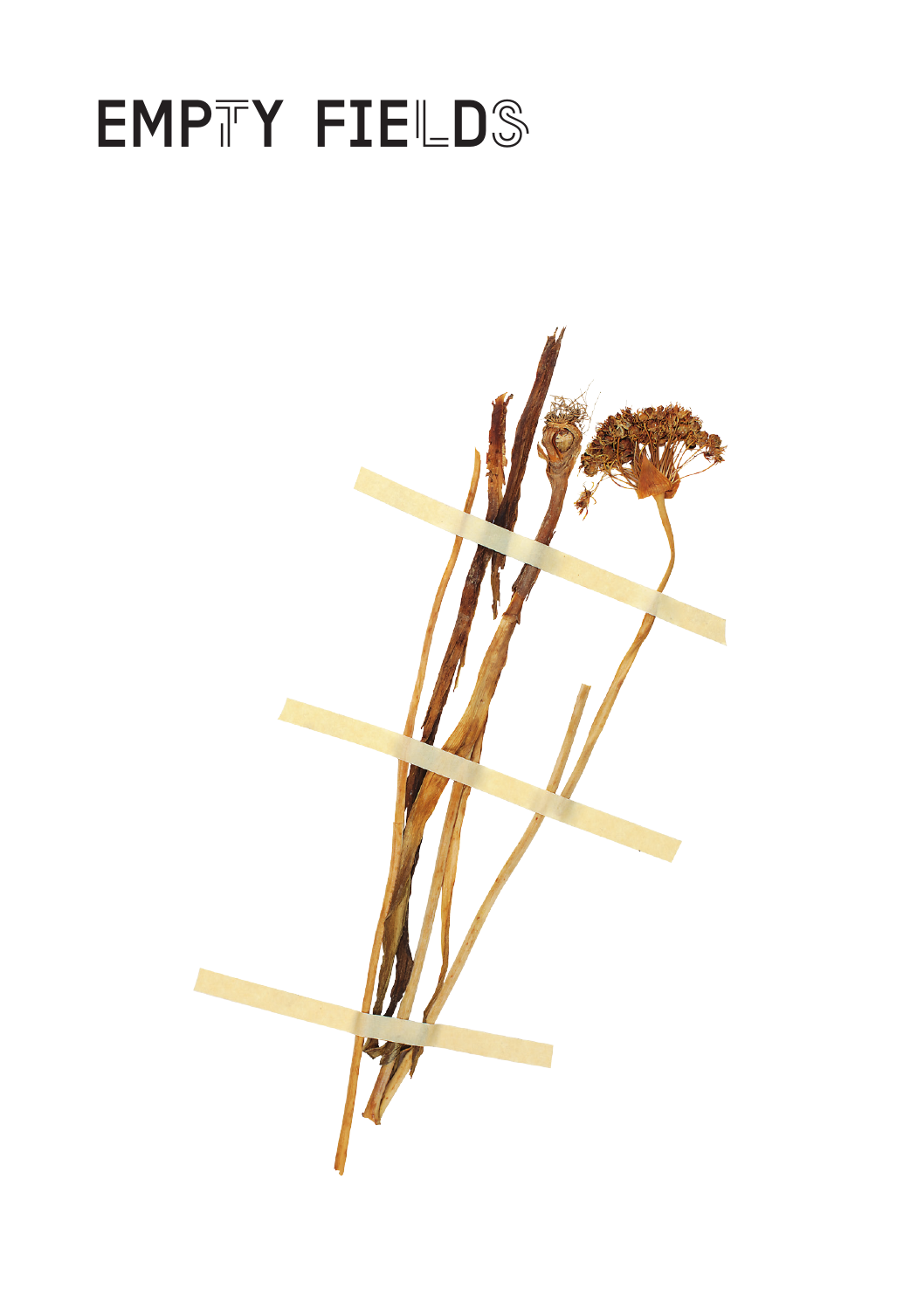# Empty Fields

April 6 - June 5, 2016 SAIT Galata

**Curator** Marianna Hovhannisyan

SALT Research Sinem Ayşe Gülmez Saydam, Serkan Örs, Ahmet Metin Öztürk, Lorans Tanatar Baruh, Ersin Yüksel

**Editing** Başak Çaka, November Paynter

Exhibition Design Concept Fareed Armaly

Design Consultant Ali Cindoruk

Photography & Video Cemil Batur Gökçeer, Mustafa Hazneci

Video Editing Alina Alexksanyan, Mustafa Hazneci

Design Assistance Recep Daştan, Özgür Şahin

Production Ufuk Çiçek, Gürsel Denizer, Çınar Okan Erzariç, Sani Karamustafa, Barış Kaya, Hüseyin Kaynak, Fuat Kazancı, Ergin Taşçı

**Translation Eastern Armenian:** Zaruhi Grigoryan **Greek:** Haris Theodorelis-Rigas **Ottoman Turkish-English:** Michael D. Sheridan **Turkish:** Nazım Dikbaş **Western Armenian:** Sevan Değirmenciyan, Hrant Gadarigian, Hrag Papazian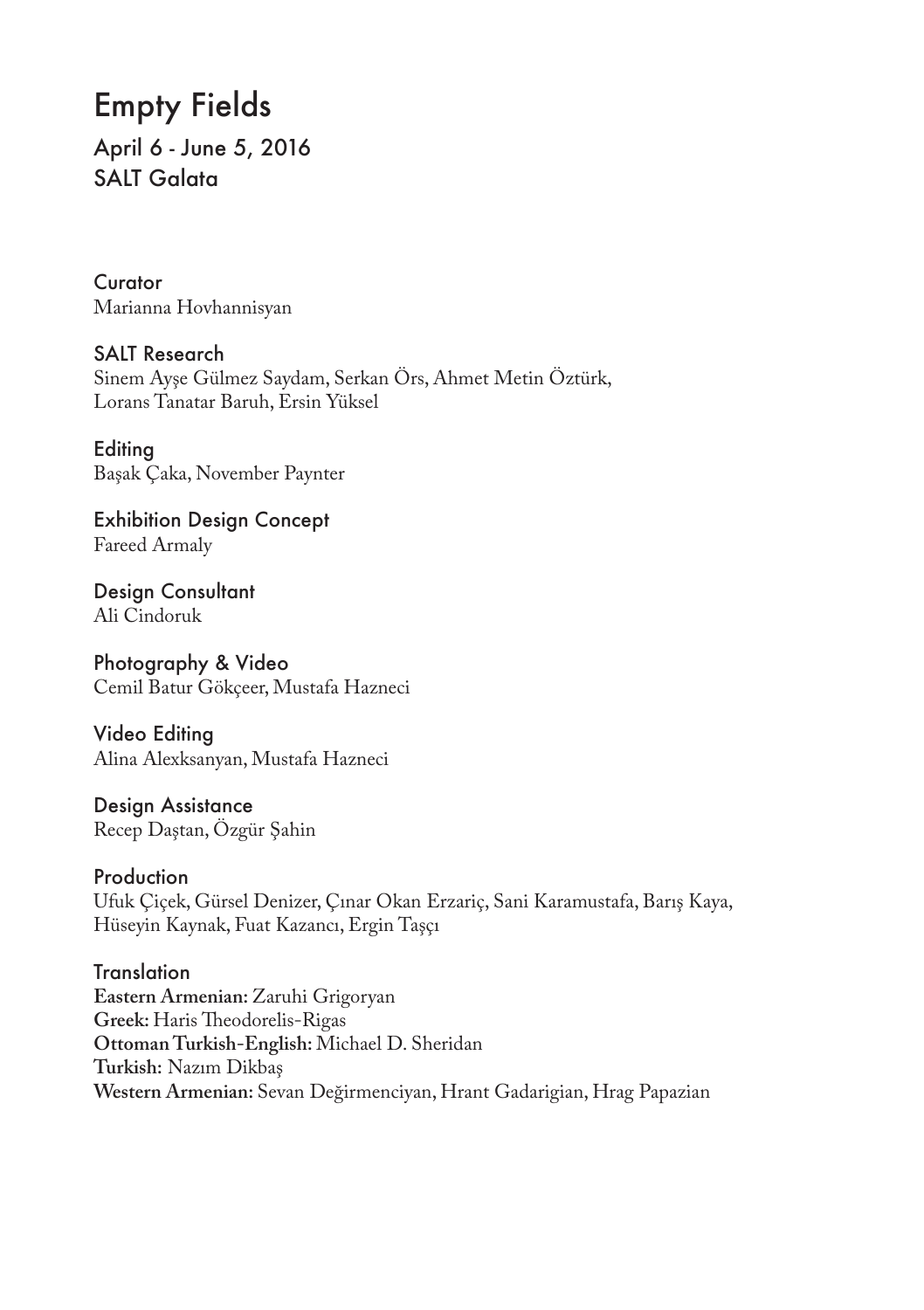*Empty Fields* is the first exhibition to explore the archive of the American Board of Commissioners for Foreign Missions (ABCFM), and the Protestant mission work in the Ottoman Empire and Turkey. The project is made possible through the partnership of SALT, that has been cataloging and digitizing the archive, and the American Research Institute in Turkey (ARIT), the archive's caretaker. In 2014 SALT sought the assistance of Marianna Hovhannisyan during the process of classifying this multilingual archive, and subsequently commissioned her to curate an exhibition that reflects on the contemporary agency of the available content.

Hovhannisyan's residency at SALT was supported by the Hrant Dink Foundation Turkey-Armenia Fellowship Scheme funded by the European Union (2014-2015). The archive of ABCFM also known as American Board Archives access was made possible through the partnership of SALT and ARIT.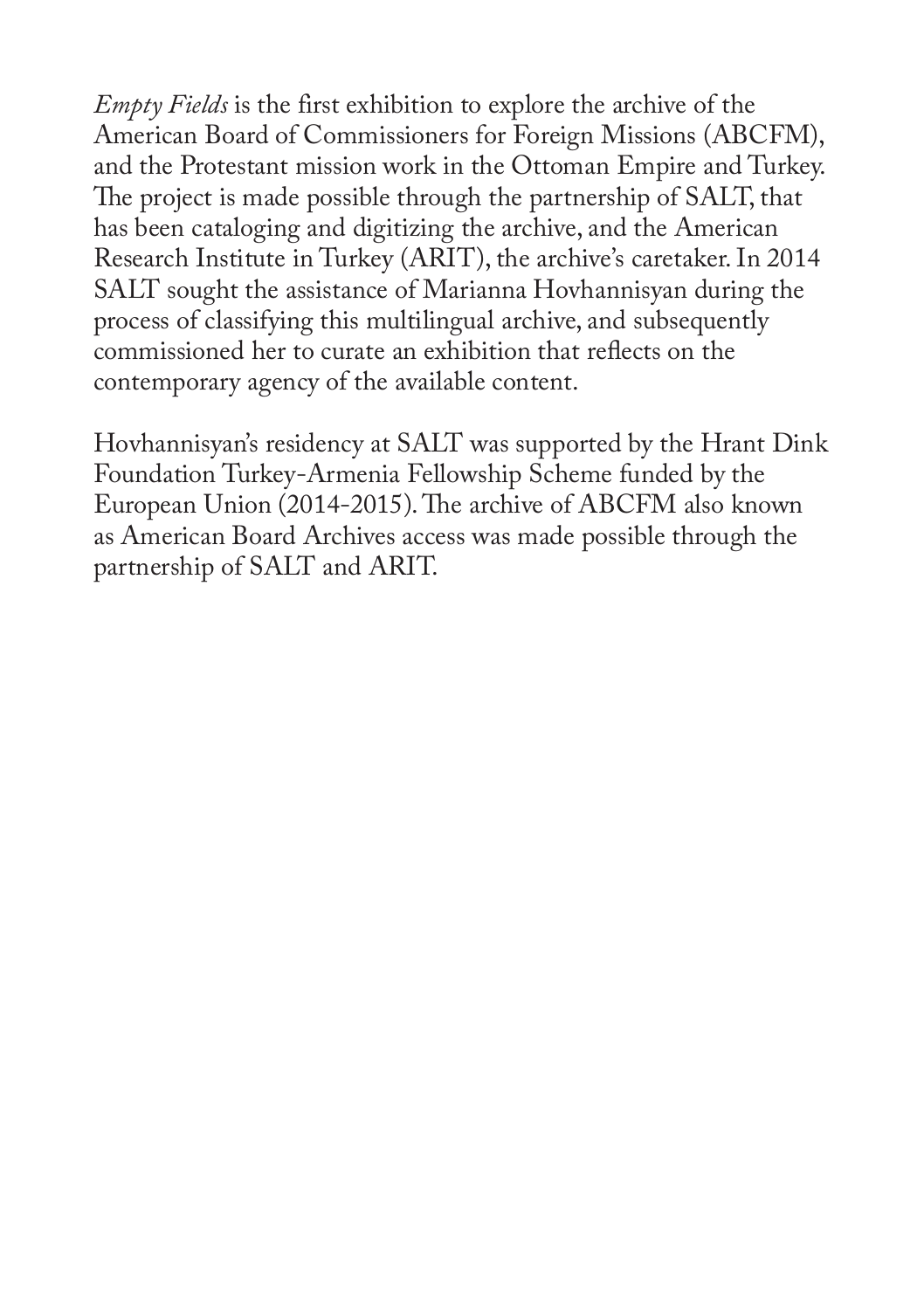"The universal war put a stop to all scientific work, except the continuation of arranging, labeling and cataloguing the specimens..."

> Johannes "John" Jacob Manissadjian 1917, Merzifoun Curator, Museum of Anatolia College

American Board Archives consists of visual and textual materials, which provide impressions of everyday life experiences between American missionaries and the Protestant communities predominantly Armenians and Greeks from the 1820s-30s and from 1915-1923 in the Ottoman Empire, and later in the Republic of Turkey. As part of ABCFM worldwide operations, the missionary work espoused a philanthropic, educational and religious character. *Empty Fields* begins by considering the archive's extensive documents from the period when the Empire collapsed and the Republic was formed, whereby certain archival absences bear the traces of *Aghed* [The Catastrophe], 1915. During the categorization of records in 2015, research exposed certain data fields that were left blank, waiting empty, for information, primarily those of the Western Armenian, Armeno-Turkish, Greek and Greco-Turkish languages.

The exhibition takes the archive's empty fields as its structuring guidelines and suggests that they stand for markers of ontological and epistemological areas of study left blank by the effects of the catastrophe. Supplemented by video interviews with representatives from various communities, *Empty Fields* selects rare archival materials, including photographs, maps and correspondences, as remnants assembled in a curatorial narrative to chart a contemporary museological space. Through this perspective, a reference to a different archive emerges: the catalog of a more than a centuryold natural science collection of the Museum of Anatolia College, Merzifon, Turkey. Unique for its time, this museum was developed as a result of the college's American mission that brought together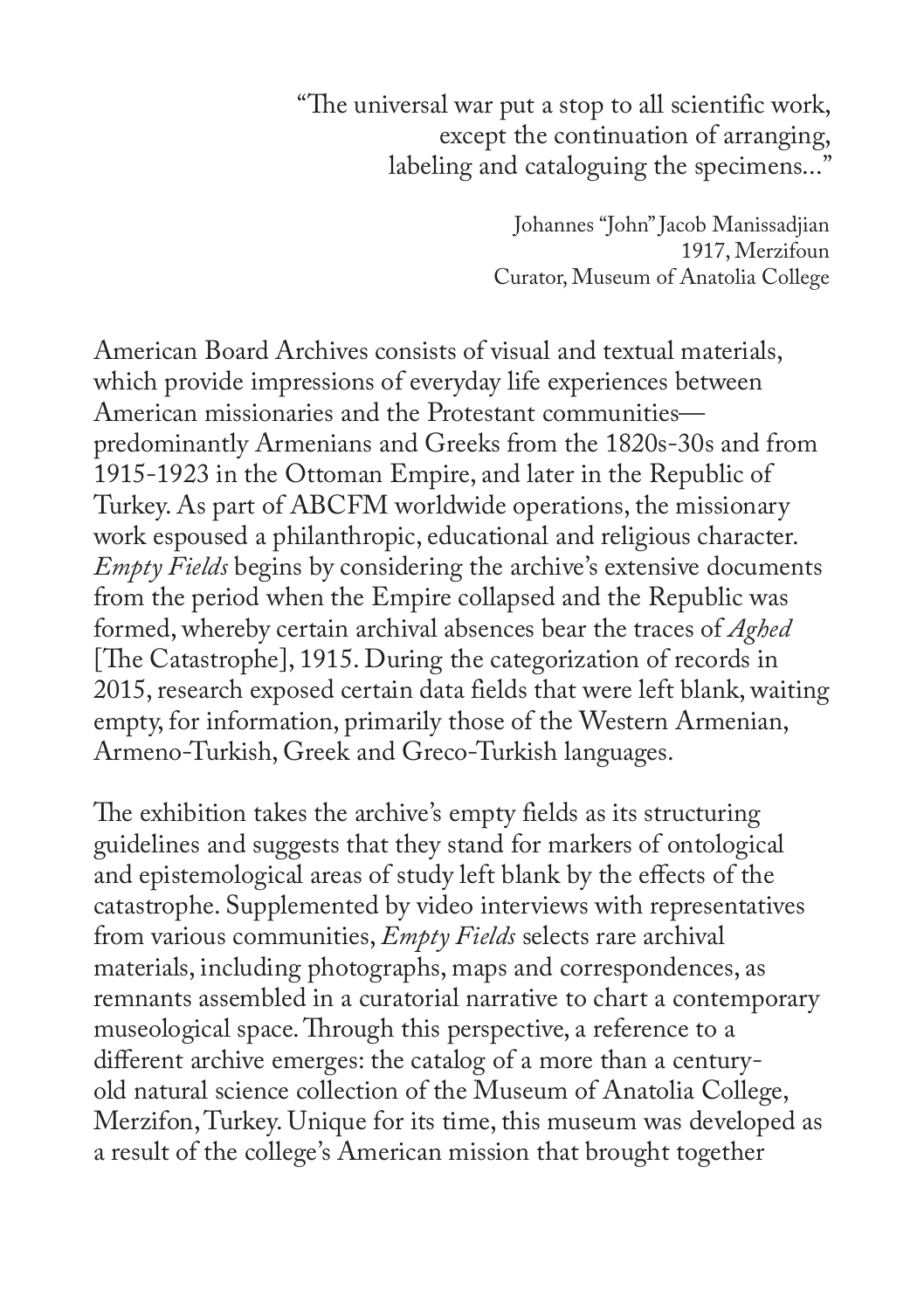a multidisciplinary humanities curriculum with geological fieldwork in the Anatolian landscape, conducted by Armenian and Greek staff, and students living in Merzifon and its vicinity. The collection amassed more than 7,000 artifacts under the curatorship of Prof. Johannes "John" Jacob Manissadjian, an Armenian-German scientist, botanist, as well as a plant collector, whose work included specimen exchanges with international institutions. A survivor of 1915, Prof. Manissadjian ended up in the United States. The college would lose its staff and students, and close in the following years, with the museum collection dispersed without trace.

In 2015 a bound, handwritten catalog by Prof. Manissadjian was discovered in the archive, labeling all specimens as well as around eighteen showcases of the museum, often with detailed descriptions. Completed by 1918, Prof. Manissadjian's act was "the writing of the disaster" in Maurice Blanchot's terms. This taxonomic museum catalog attests to a cohesive collection of the world and simultaneously foresees the inevitable dispersal of its artifacts. His last curatorial act became his first archival act; its discovery a century later in the American Board Archives gaining a renewed signification. Working with this document, *Empty Fields* traces the routes of dispersal of a number of the original showcases and their contents.

In the exhibition, the museological space and the archival apparatus align through the act of inscription. As such, alongside the display of artifacts, traces of erasure and blankness are showcased as necessary parts of a narrative to be activated. By situating the traces of the dispersed museum within the contexts provided by the archive and the contemporary cultural institution, *Empty Fields* highlights the layered frameworks of museological, geo-politicized space in an attempt to face the irretrievability of a particular period in history, and to open up discussions about contemporary and future conditions of loss and displacement—unpredictable, unknown fields still to be cataloged and acted upon.

The word *Aghed* is used as articulated by Marc Nichanian.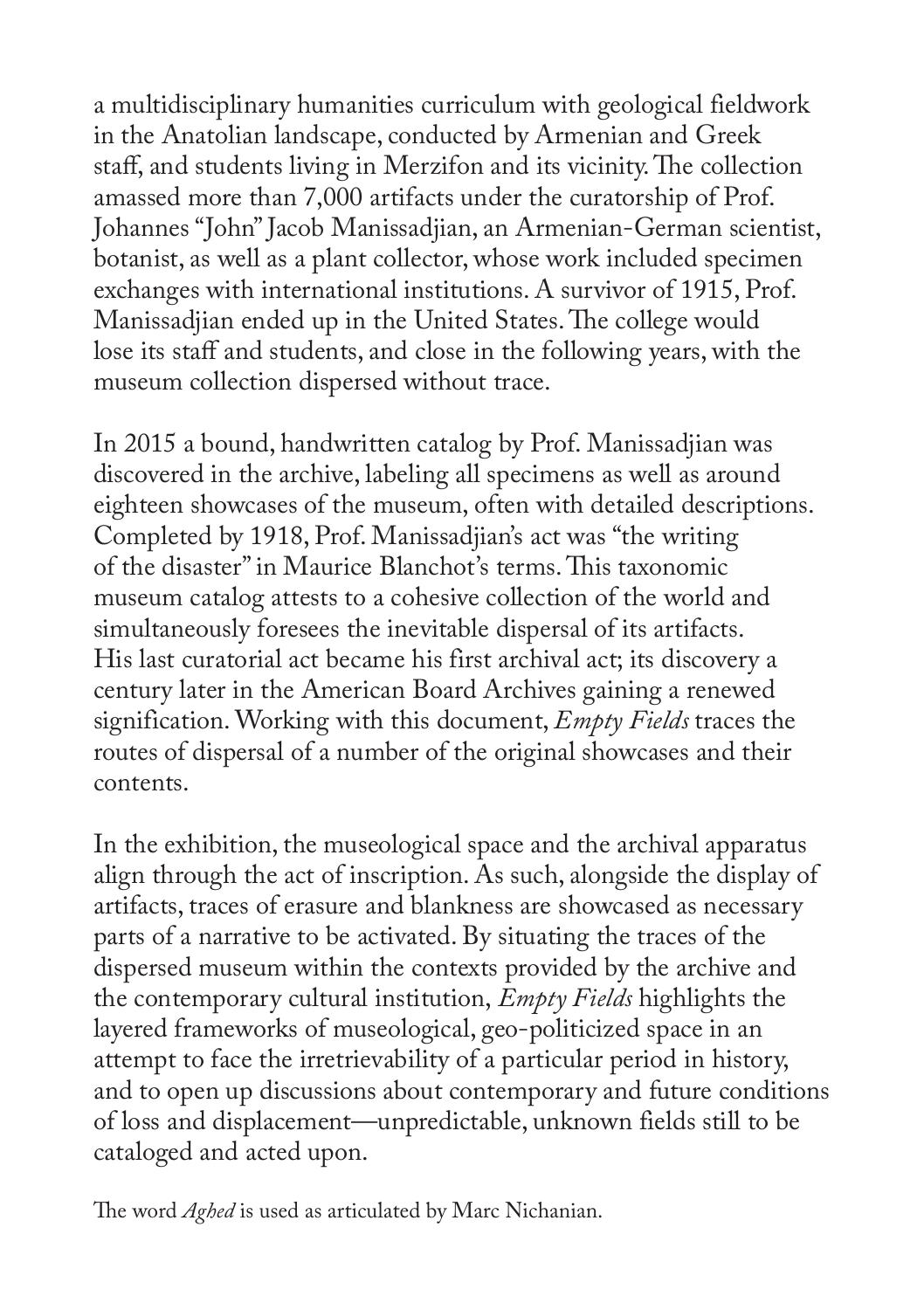

- 1. The Field is the World
- 2. From Material to Data-fields
- 3. The Site of the Field
- 4. Institutionalizing the Fieldwork
- 5. Inscribing the Empty Fields: The Writing of the Disaster
- 6. A Plant Hunter for the International Field
- 7. Narrating the Museological Space of Empty Fields
- 8. Manissadjian: Plantae Orientales
- 9. Postscript to Empty Fields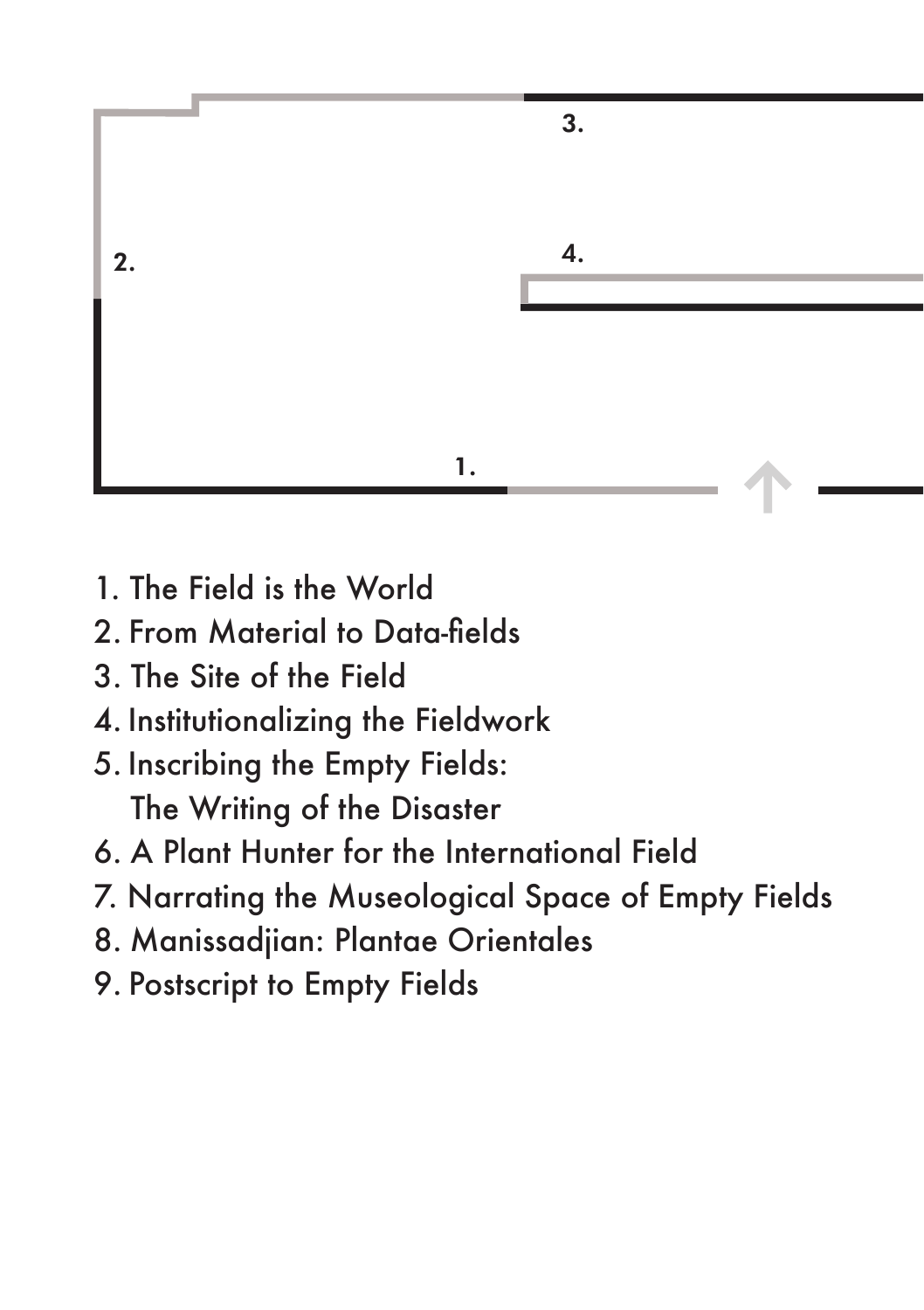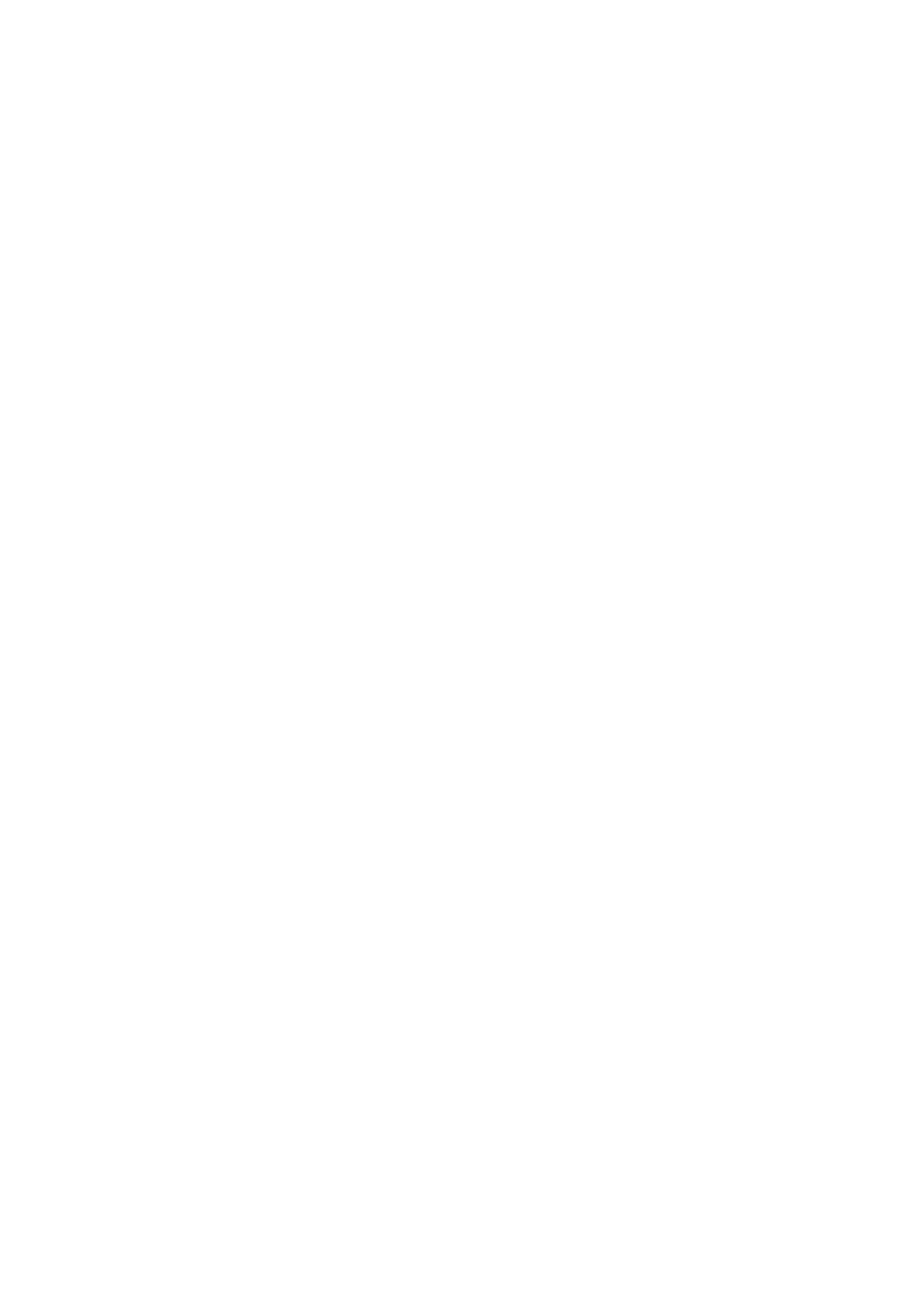# The Field is the World *The Timeline of the American Mission Work from 1820s-30s to 2010* 1.

The ABCFM, with its Protestant outlook, considered the world as its working field of mission. This timeline illustrates how this conception of the field was put into practice during the Ottoman Empire and transformed during the Republic. The timeline comes to an end in 2010, when the mission work ceased its activities in Turkey, at which point ABCFM is reformed as the American Board Archives, with the American Research Institute in Turkey (ARIT) as its caretaker.

*Empty Fields* was developed with the understanding that the ABCFM fieldwork in various stations and locations was undertaken through an advanced educational agenda. The impetus was cultural, theological and civic; with initiatives that supported the right to education by building churches, schools, libraries, publishing houses, museums, and even hospitals. Although ABCFM shapes a Protestant Christian worldview, the artifacts presented within this timeline point to a cultural and linguistic diversity of its communities. This timeline is one of many that converge at points along geopolitical crossroads in the Empire and the Republic. After the Great Catastrophe of 1915 and the tumultuous history of Christian minorities in the region, the apparent continuity of the American mission timeline, upon closer observation, witnesses sudden interruptions. These offer references to currently-missing foundational and historical fieldwork of the mission, along with their locations, infrastructures and communities.

The timeline has been produced for the exhibition by researcher, archivist Brian Johnson on behalf of ARIT.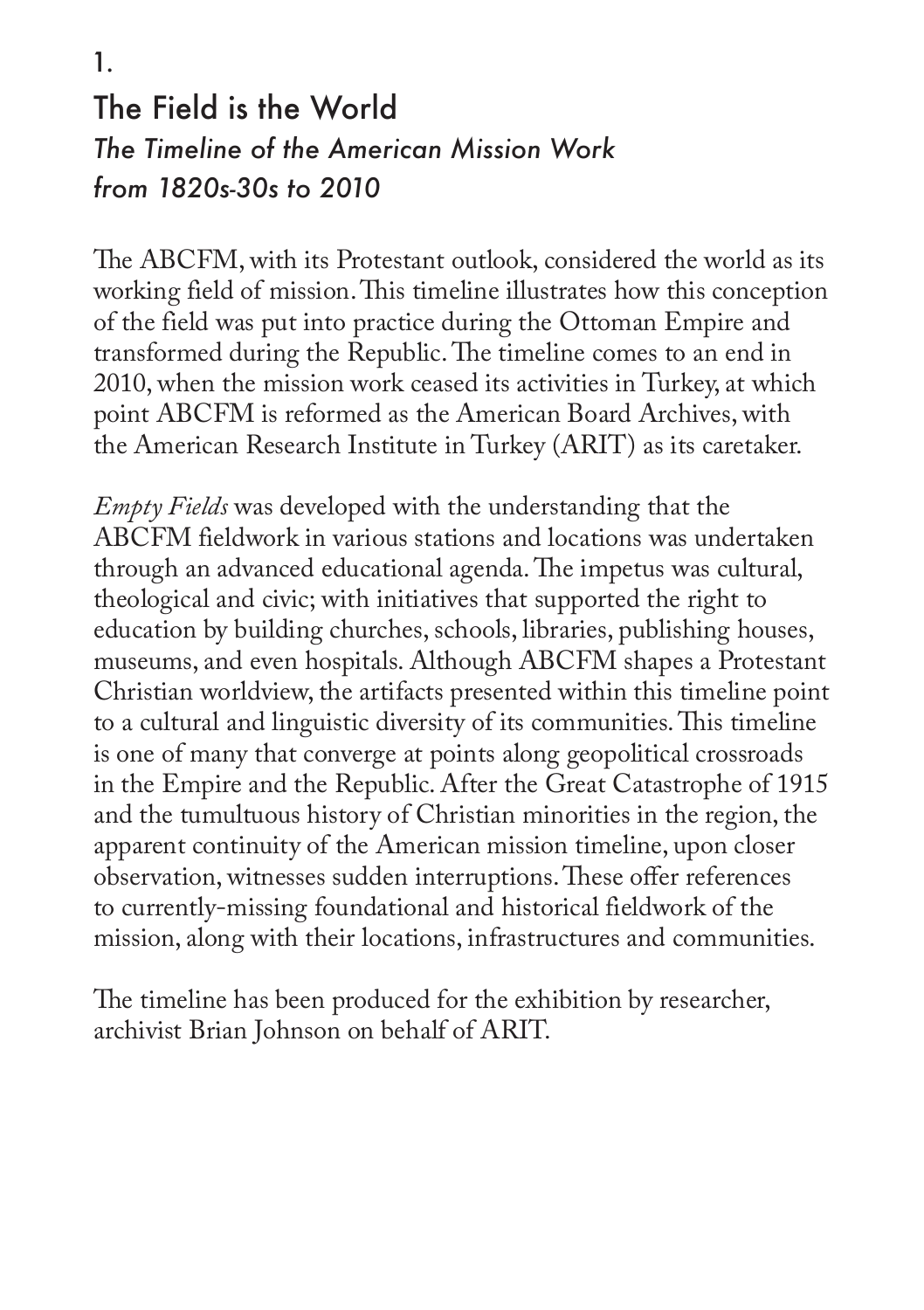# Seedtime and Harvest *The American Board in Turkey 1820-2010*

# *The World as a Field*

The American Board of Commissioners for Foreign Missions (ABCFM), or "American Board," was a Boston-based Protestant agency founded in 1810 and chartered in 1812, in Massachusetts, USA, to send missionaries abroad, primarily to propagate the Gospel, but also for general altruistic labor, especially in education and health. Its aims were boundless, and of its work the founders declared, the "field is the world."

In 1820, the ABCFM's first missionaries arrived in Anatolia, with the directive to discover "what good can be done, and by what means" for all peoples of the region. To this end in the ensuing years, Board missionaries explored Anatolia, as well as the Middle East and Balkans, documenting their activities and recording their discoveries about the land and its inhabitants. This habit of inquiry and the reporting of information to the home office, as well as to the larger American public, would be a hallmark of the ABCFM's ventures in Turkey for decades to come.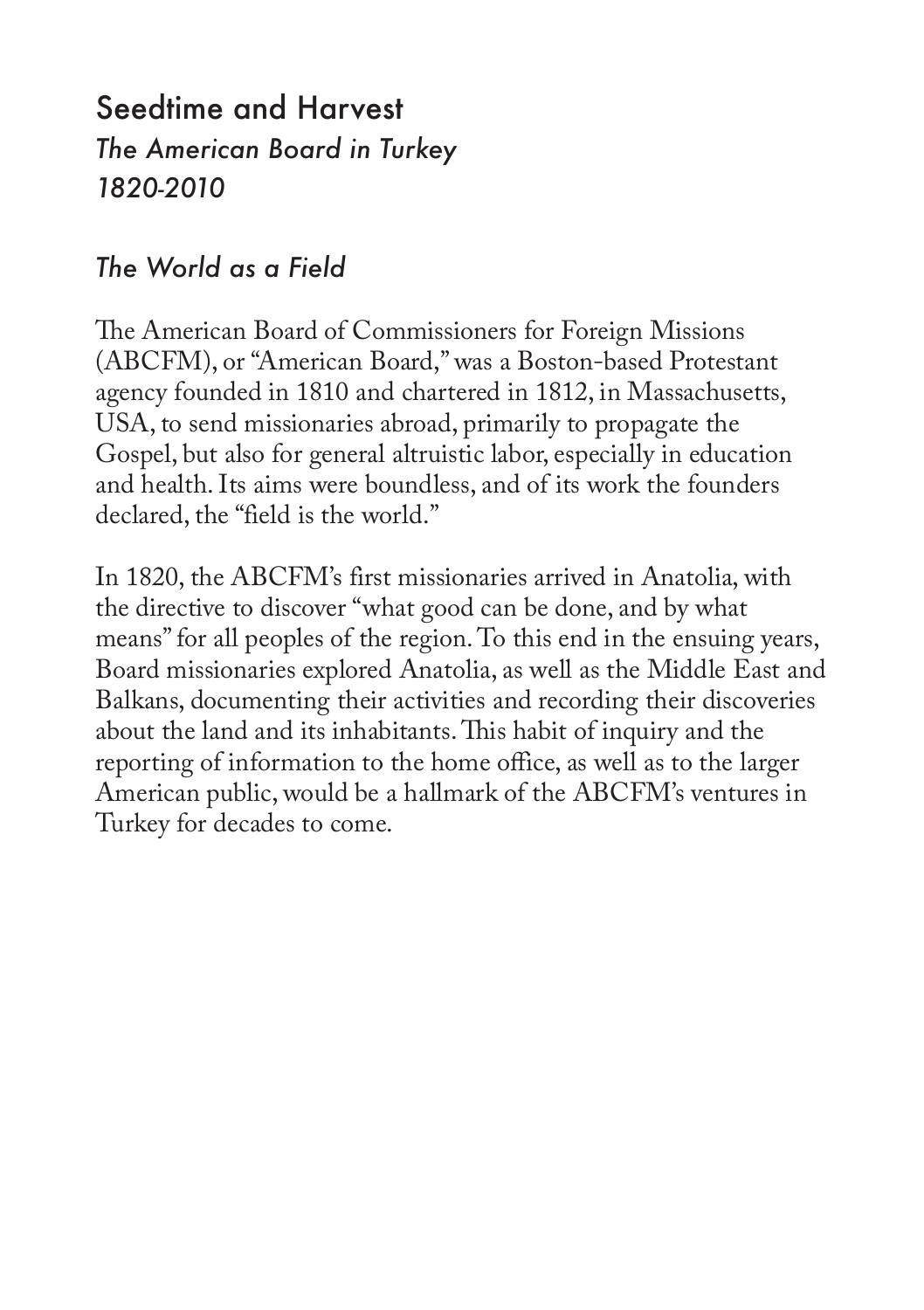### 1820

**First American Board** missionaries arrive in Izmir

#### 1830-1831

Revs. Eli Smith and H.G.O. Dwight journey across Anatolia

### 1833

The Board sets up a press in Izmir, its regional headquarters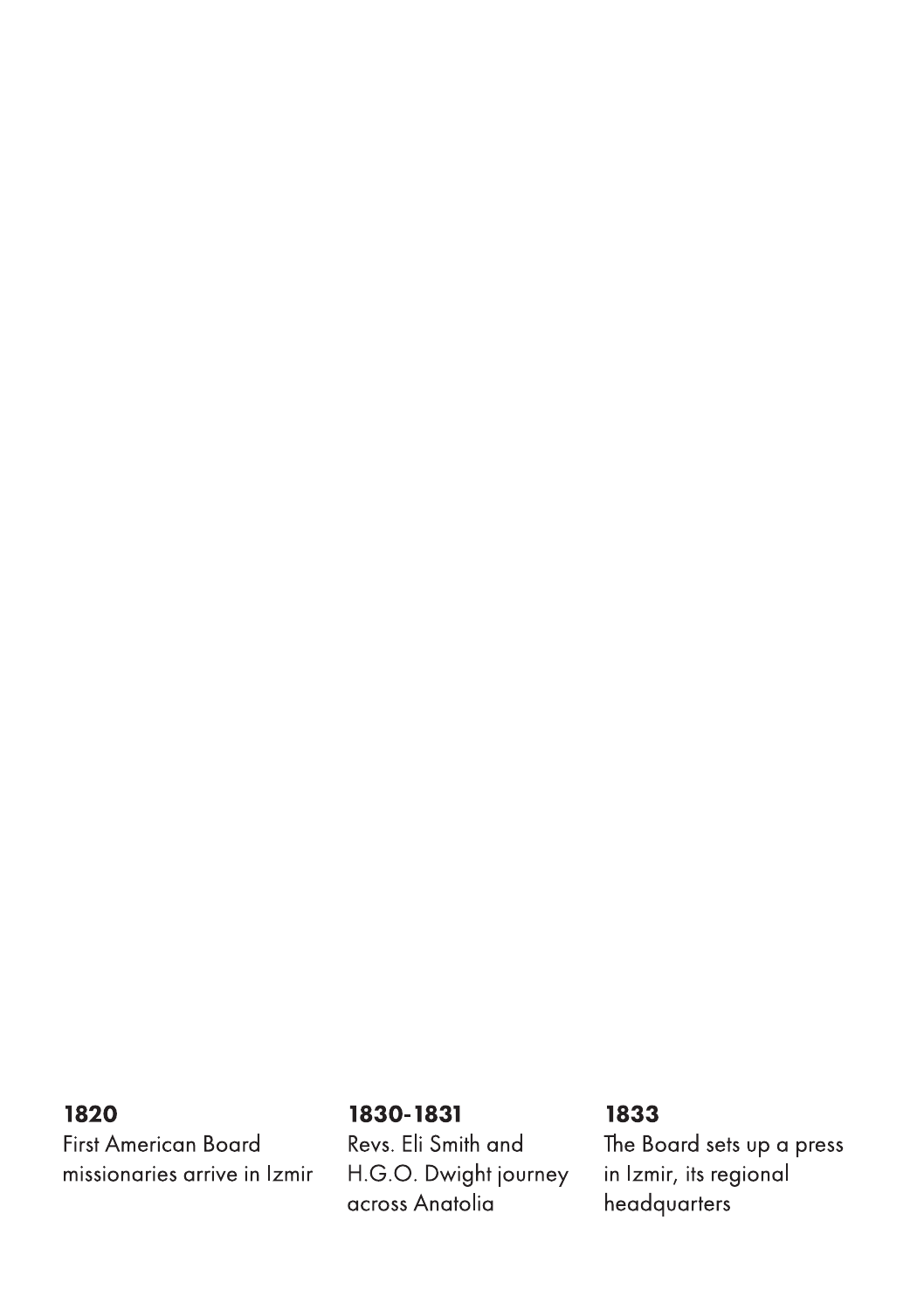### *Sowing the Ground*

American Board missionaries arrived in Turkey with the idea of introducing Protestant beliefs to all its communities, but finding access to Muslims prohibited, they adapted their approach to indigenous Christians, chiefly Armenians and Greeks. They considered the Eastern Churches astray—burdened with rites and rituals—and they tried to inspire internal reform. Instead, they nurtured a new Protestant community.

After the Ottoman Empire recognized its Protestant subjects as a *millet* in 1847, officially defining their rights and privileges in 1850, the missionaries turned to creating institutions for this community's spiritual and intellectual advancement. They took up residence in areas with Protestant, mainly Armenian, populations and organized churches and rudimentary schools to teach reading and writing. In 1854, they moved their regional headquarters from Izmir to Istanbul, the Empire's capital, which was better suited as an administrative hub for their expanding work in Anatolia.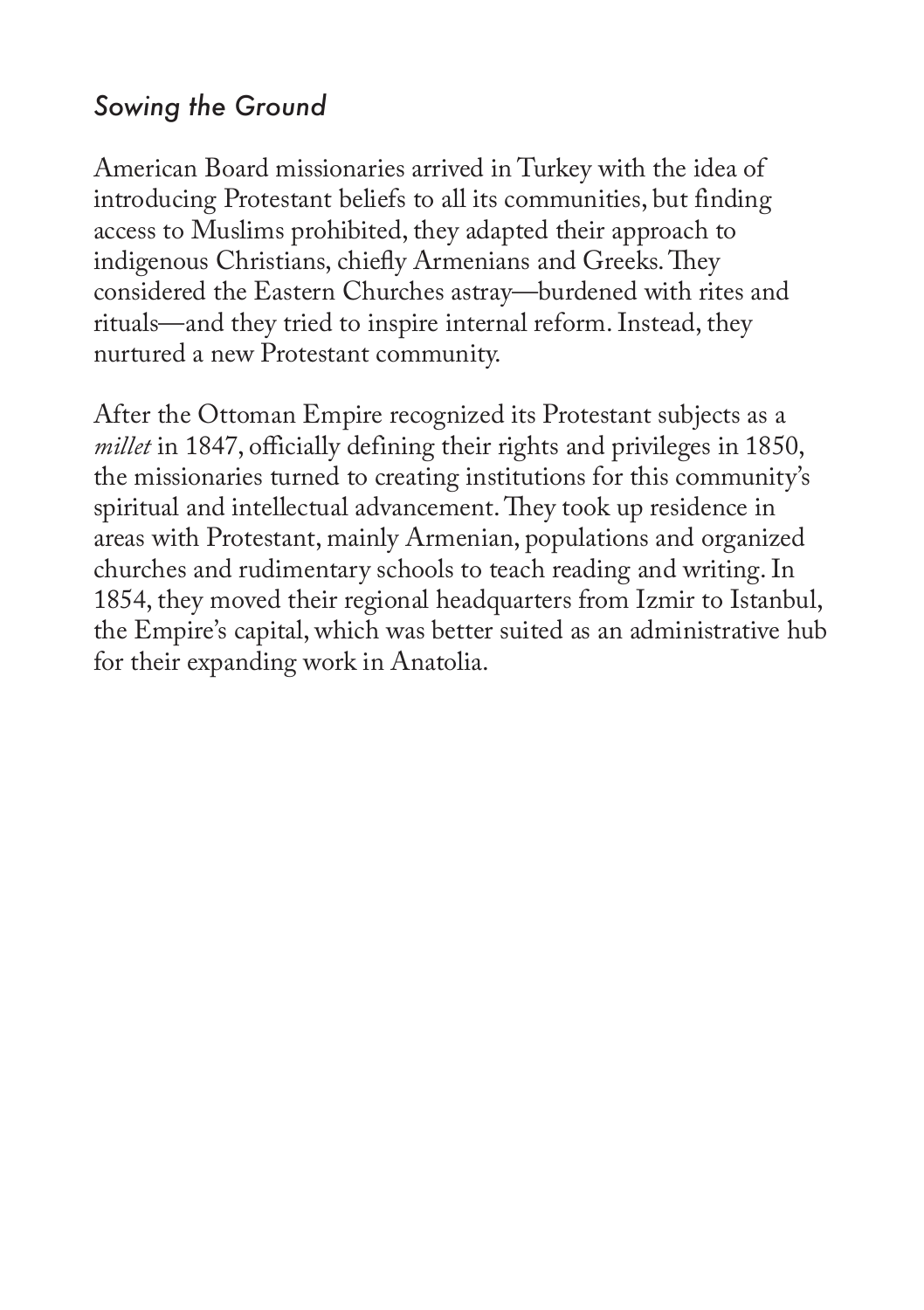#### 1844

"Mission to the Armenians" in Anatolia founded as a distinct enterprise

#### 1854

**ABCFM** headquarters and press transferred to **Istanbul** 

### 1856

Armenian mission divided into two branches for better administration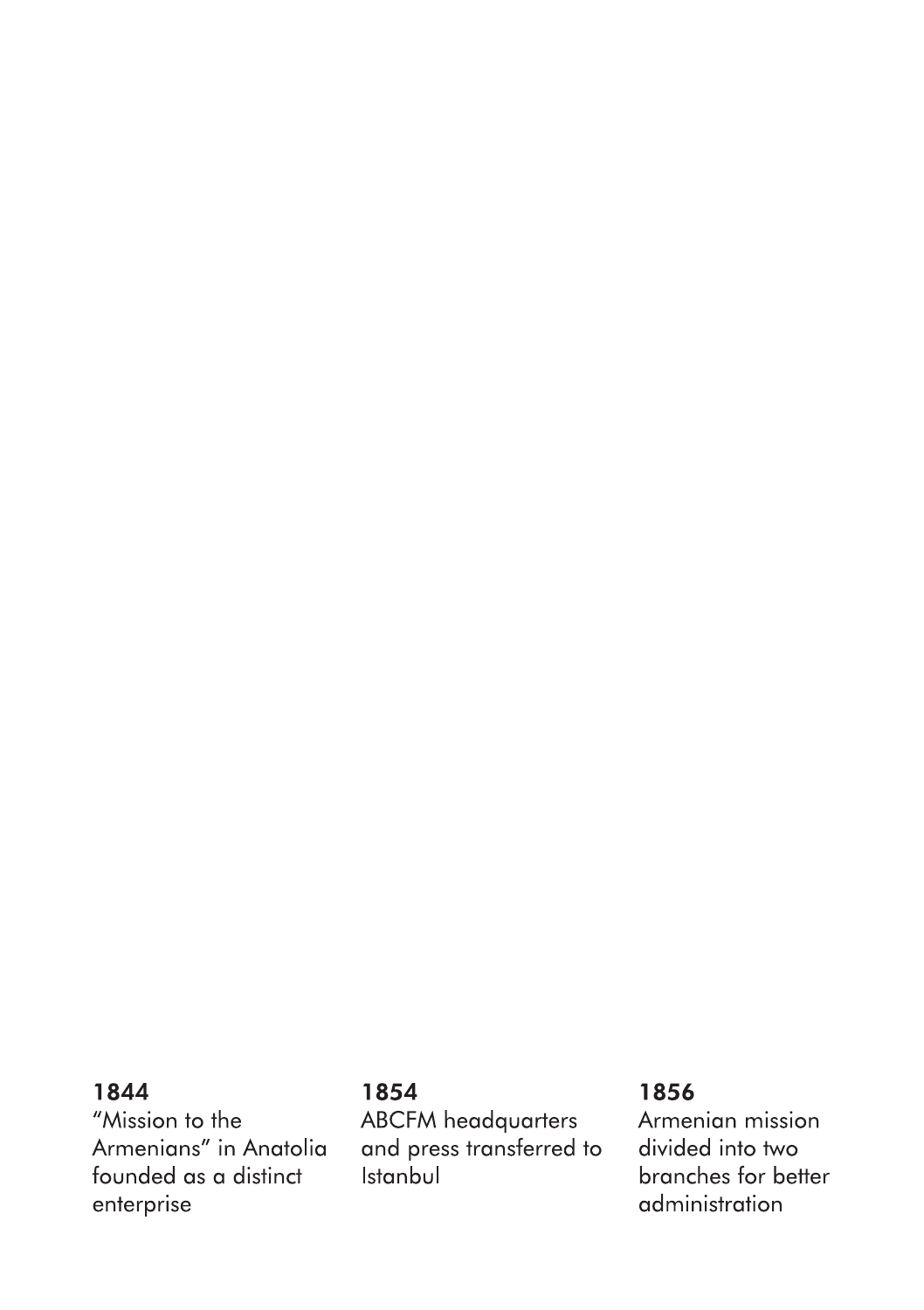## *A Bountiful Yield*

ABCFM establishments across Anatolia, especially schools and medical facilities, grew rapidly in the mid-nineteenth century. Schools, for instance, founded to teach basic literacy, developed into theological institutes for training Protestant pastors, and many of these later evolved into high schools and colleges with less exclusive, broader goals. Rather than serving specific groups alone, they sought to cultivate general knowledge across communal boundaries, educating students of different beliefs and backgrounds in the sciences and humanities.

As the American Board's undertakings increased, the need for a stronger, better structured administration became imperative. In 1860, the Board divided its work in Anatolia into separate units, the Western, Central, and Eastern Turkey Missions. In 1872, it opened a new executive center in Istanbul. Then, in 1881, it appointed a business professional, William W. Peet, to manage regional operations.

Reports, correspondence, and records from stations in Anatolia, the Boston office, and other places, flowed through Peet's hands. Many of these documents were archived at the Istanbul headquarters, where they survived to the present, bearing witness to this flourishing era of the ABCFM. In 1914, on the eve of World War I, roughly onethird of the Board's work worldwide was concentrated in the Turkey Missions, which included 450 schools, 19 hospitals and dispensaries, and several printing presses.

1860

"Turkey Missions" established for greater order and efficiency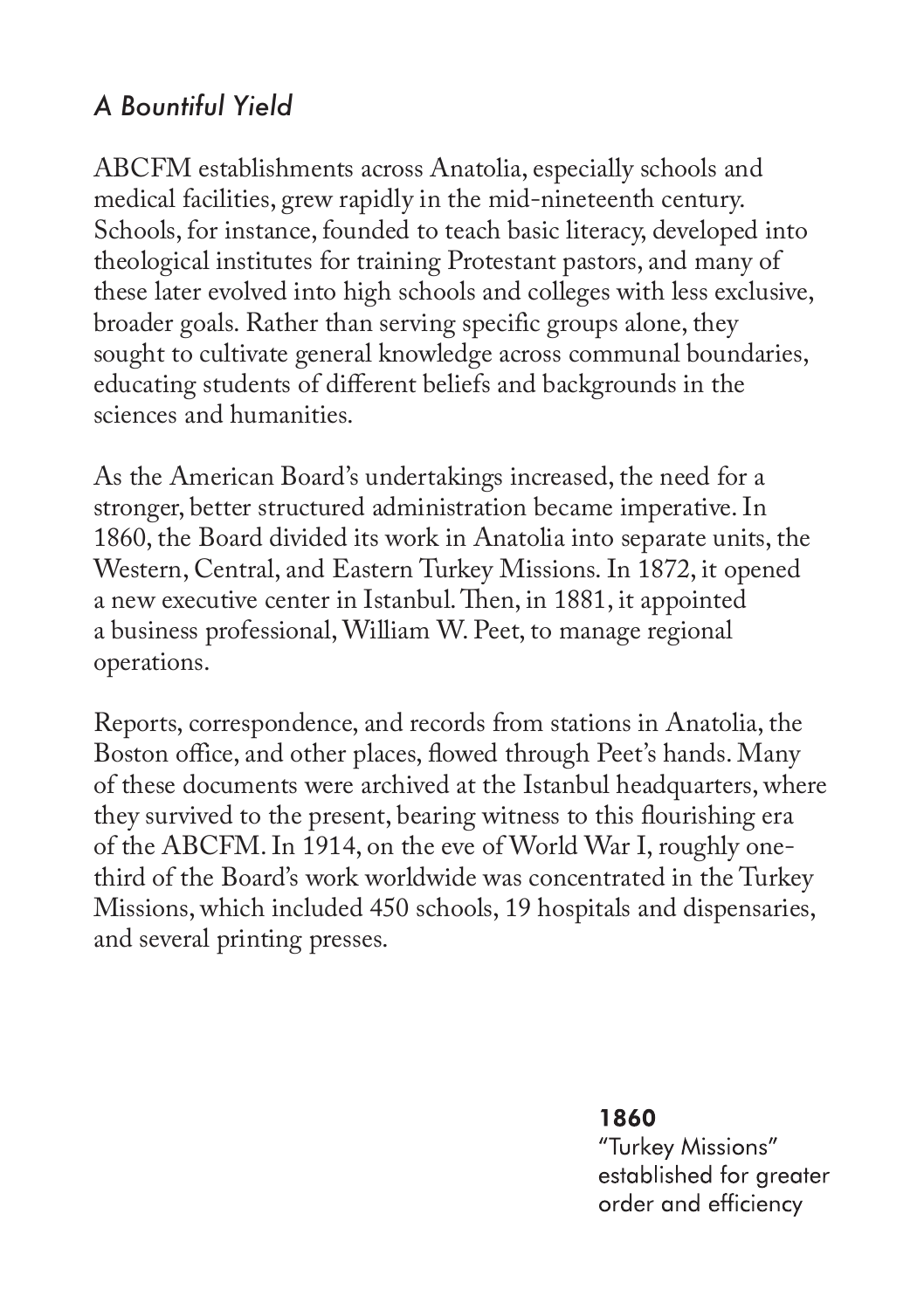### 1870

New central office building opened in<br>Istanbul

#### 1881

William Peet appointed to supervise administration

#### 1914

Turkey Missions at the forefront of ABCFM's global enterprise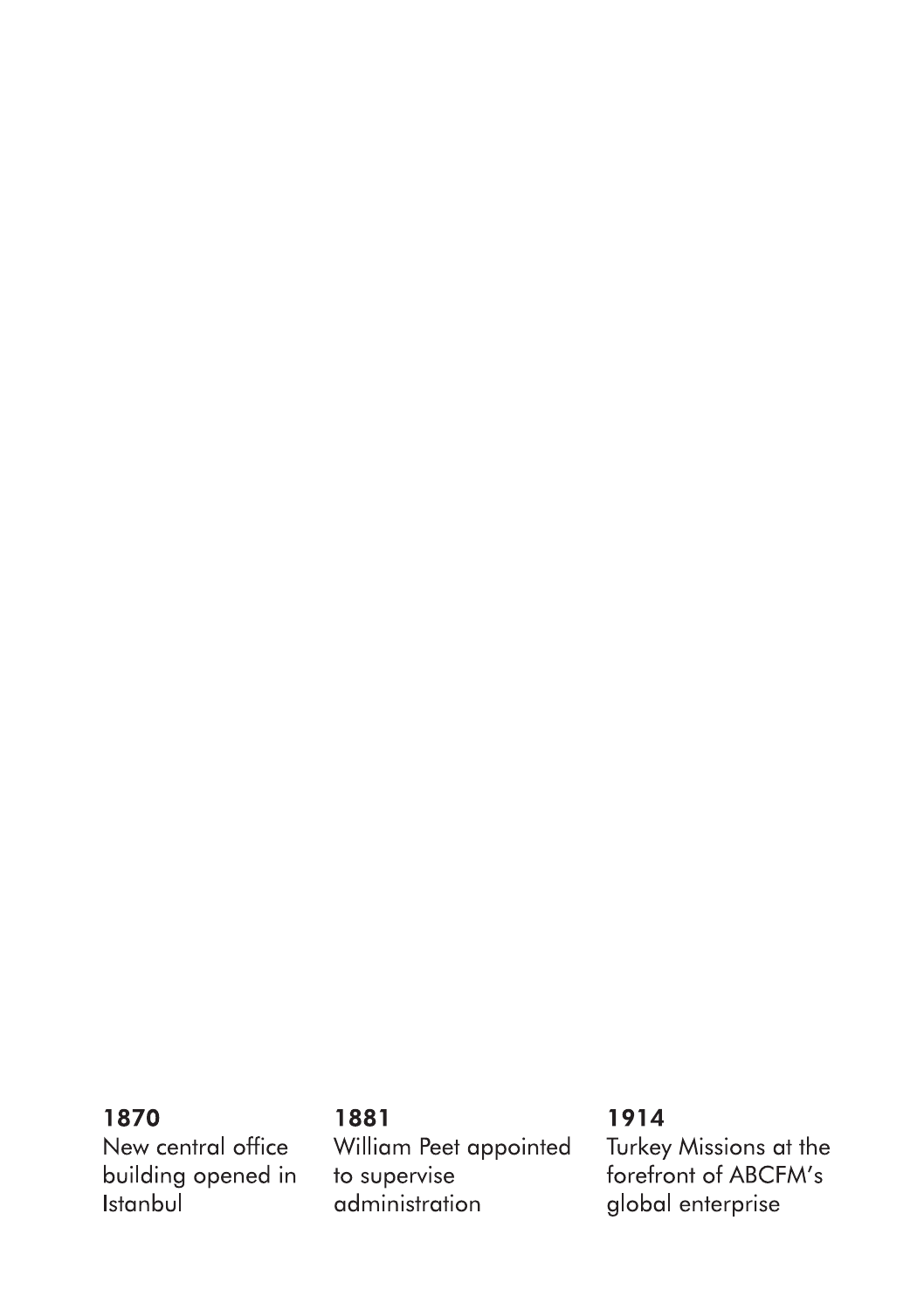# *Tilling Anew*

Almost all ABCFM institutions in Turkey closed during World War I, and after losing their largest clientele, Anatolia's Christian populations, between 1915 and 1923, only a few reopened, some moving to neighboring lands. In 1924, the Board consolidated its regional work into a single unit, which operated under the laws of the Turkish Republic. Its schools continued to educate students (now primarily Muslim Turks), but adapted their academic programs to government regulations; religion was not taught, and curriculum emphasized secular principles.

In 1930, the ABCFM ran nine schools, three hospitals, and a press in Turkey. Though its work further diminished in subsequent years, Board missionaries welcomed the chance to serve, and they embraced the dictate that had inspired their predecessors in 1820: "what good can be done, and by what means." The motto's universal appeal suited current realities, and the missionaries made it their prime rationale for remaining in Turkey nearly a century more, despite the narrowing of their field.

The ABCFM was dissolved circa 1960, and its operations were inherited by the mission arm of the United Church of Christ (UCC), which kept the name "American Board" for the Turkish enterprise. The heirs decided to divest, and in 1968, Sağlık ve Eğitim Vakfı [The Health and Education Foundation] (SEV), a private, secular, nonprofit Turkish foundation, began to acquire control and ownership of the Board's legacy. SEV assumed full management of the surviving institutions (three schools, a hospital, and a press) in 1998 and full possession in 2011. The UCC closed its office in Istanbul in 2010, bringing the American Board's last official, tangible presence in Turkey to an end.

#### 1918

Most ABCFM institutions in Anatolia empty and closed

#### 1930

ABCFM works at nine locations in Anatolia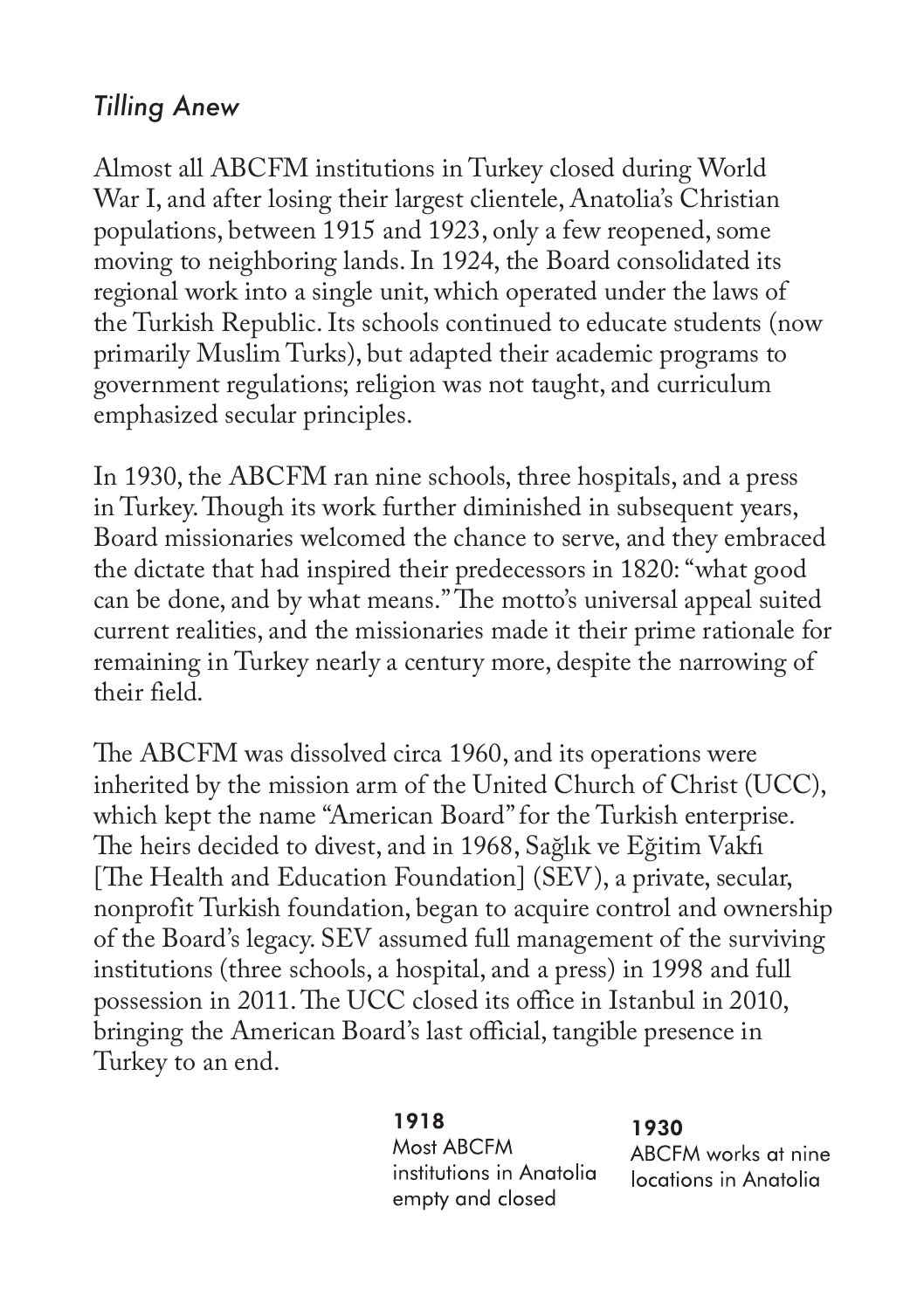#### 1960

ABCFM's ventures pass to UCC's mission wing

#### 1968

SEV begins acquiring remaining American Board institutions in Turkey

#### 2010

**UCC** closes American Board office in Turkey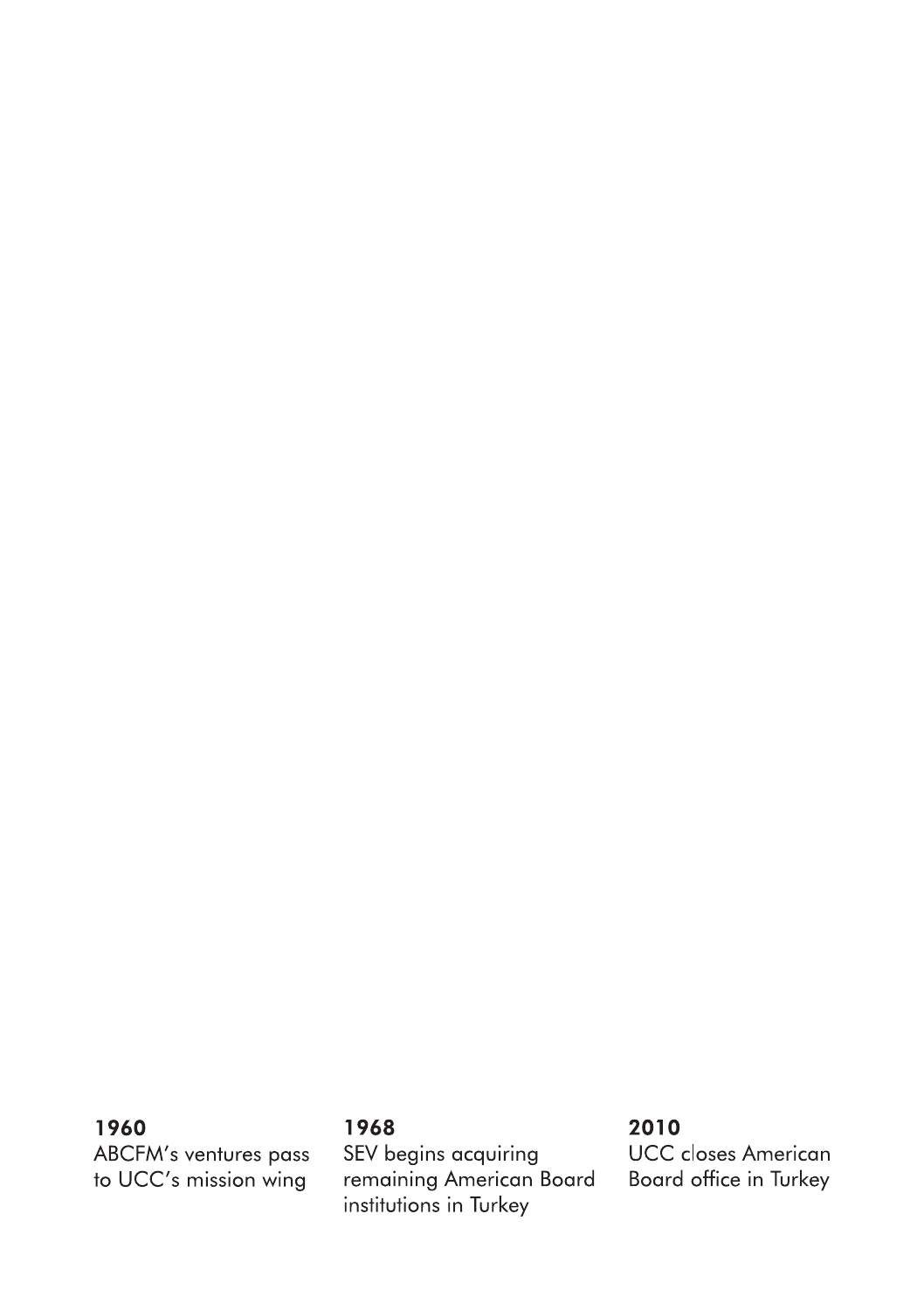### *Present*

Three former American Board schools in Istanbul, Tarsus, and Izmir, one hospital in Gaziantep, and a publishing house in Istanbul still exist in Turkey. Rooted in the past, they continue to operate, but under new direction, with a distinct vision.

The American Board's local archive, over 300,000 (mostly textual) items dating back to the 1830s, is currently owned by the American Research Institute in Turkey (ARIT). Together with its partner in Turkey, SALT, ARIT is cataloging and digitizing this rich resource, to make it available on the web for public access worldwide.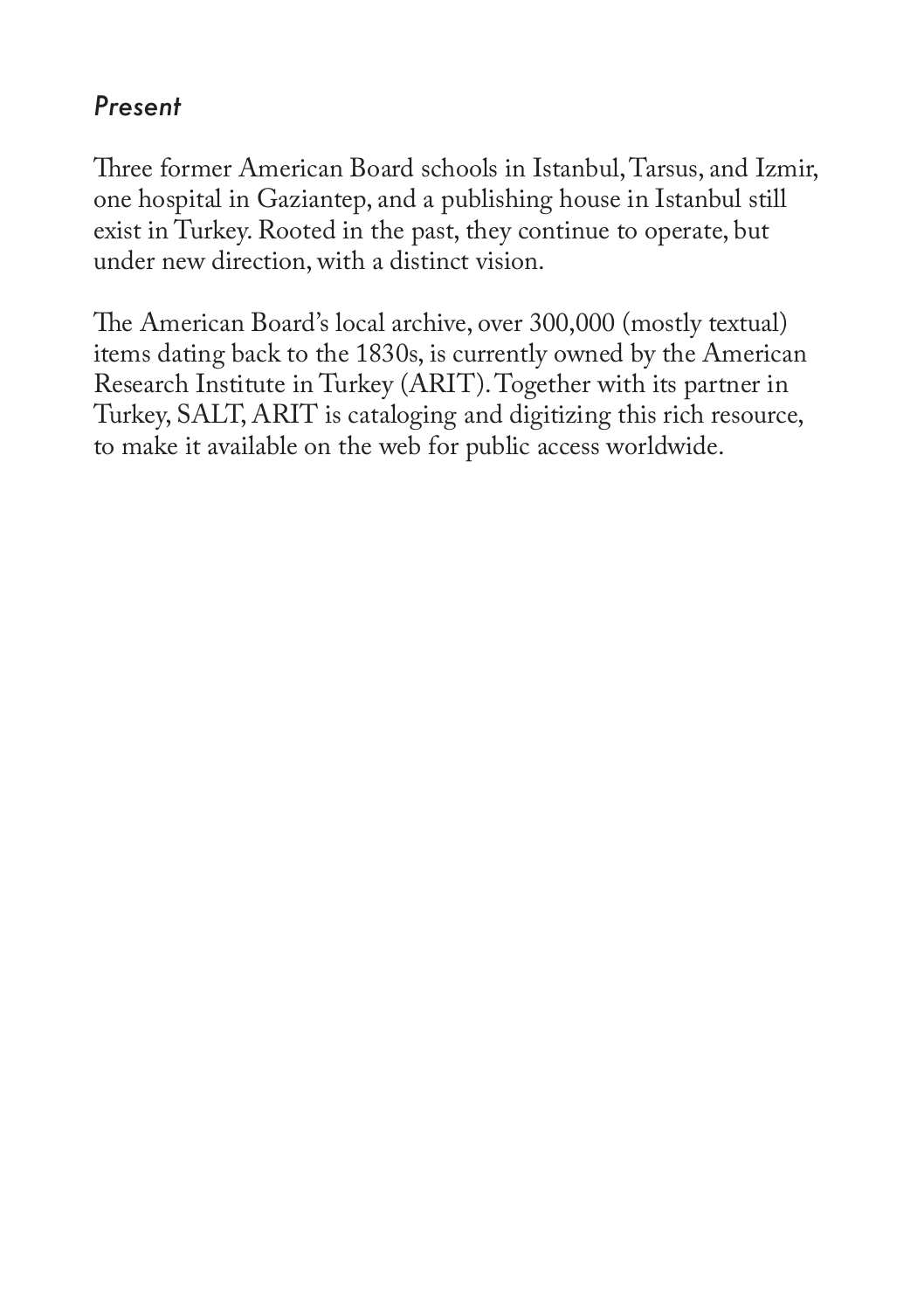# From Material to Data-fields *Dublin Core Metadata* 2.

In 2011 SALT launched a new initiative to digitize their archive holdings, with the intention to establish an online research space. For this purpose, the institution chose the Dublin Core Metadata, a resource description standard, used widely for cataloging archives. It consists of a set of fifteen information fields, resource descriptions to be filled out, such as creator, description, and date. When cataloging began, it became apparent that the number of fields had to be expanded to correspond to the physical archives, the collective time of which includes different world systems (Imperial or Republican, Muslim, Christian or secular) with their respective calendars, geographical coverage and languages. The original set of fifteen fields became forty-five. When the cataloging was applied to the American Board Archives, many of these new fields often ended up highlighting the lack of information, appearing as blanks.

*Empty Fields* proposes that the multiple blank fields in the American Board Archives do not indicate a lack, but rather actual gaps in historical narratives. In particular, these gaps embody the impressions left by communities who were a part of the American mission past. In the archive, the fields most often left in a state of "waiting-to-be-filled-in" are those of Western Armenian, Armeno-Turkish, Greek and Greco-Turkish languages formerly used in the Ottoman Empire. By recognizing and working with these empty fields, the underlying sense of a curatorial narrative emerges in the exhibition. It points out how archival classification systems not only grind out information, but function as charts to help to explore the unknown depths of archival materials.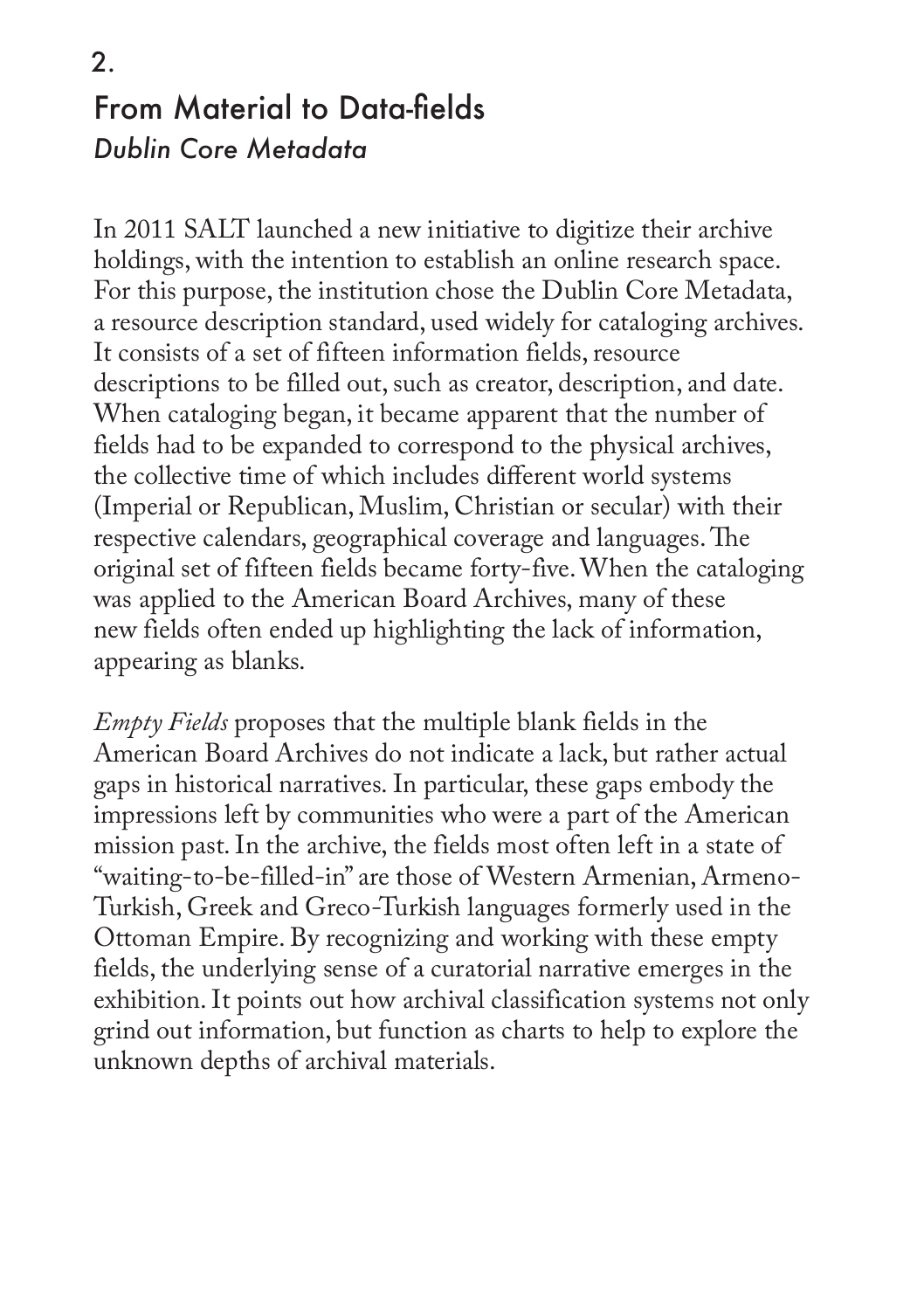| Title       |                                             |
|-------------|---------------------------------------------|
| Creator     | Amerikan Bord<br>Heyeti<br>(American Board) |
| Subject     |                                             |
| Description |                                             |
| Publisher   |                                             |
| Contributor |                                             |
| Date        |                                             |
| Туре        |                                             |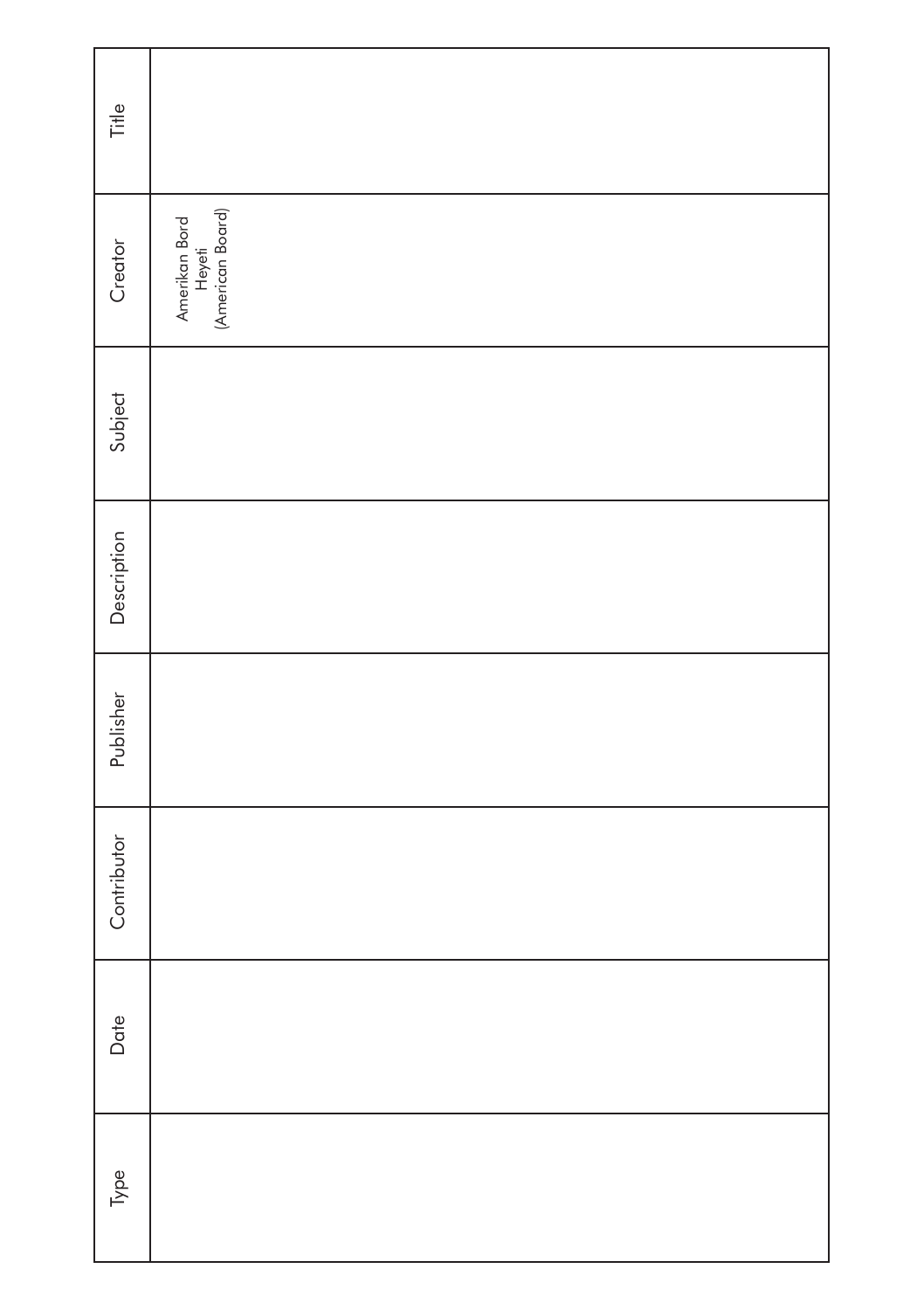| Identifier    | ABA                                                                                                       |
|---------------|-----------------------------------------------------------------------------------------------------------|
| Source        |                                                                                                           |
| Language      |                                                                                                           |
| Relation      |                                                                                                           |
| Coverage      |                                                                                                           |
| Rights        | Open Access                                                                                               |
| Rights Holder | United Church<br>of Christ (UCC),<br>American<br>Research Institute<br>in Turkey (ARIT),<br>SALT Research |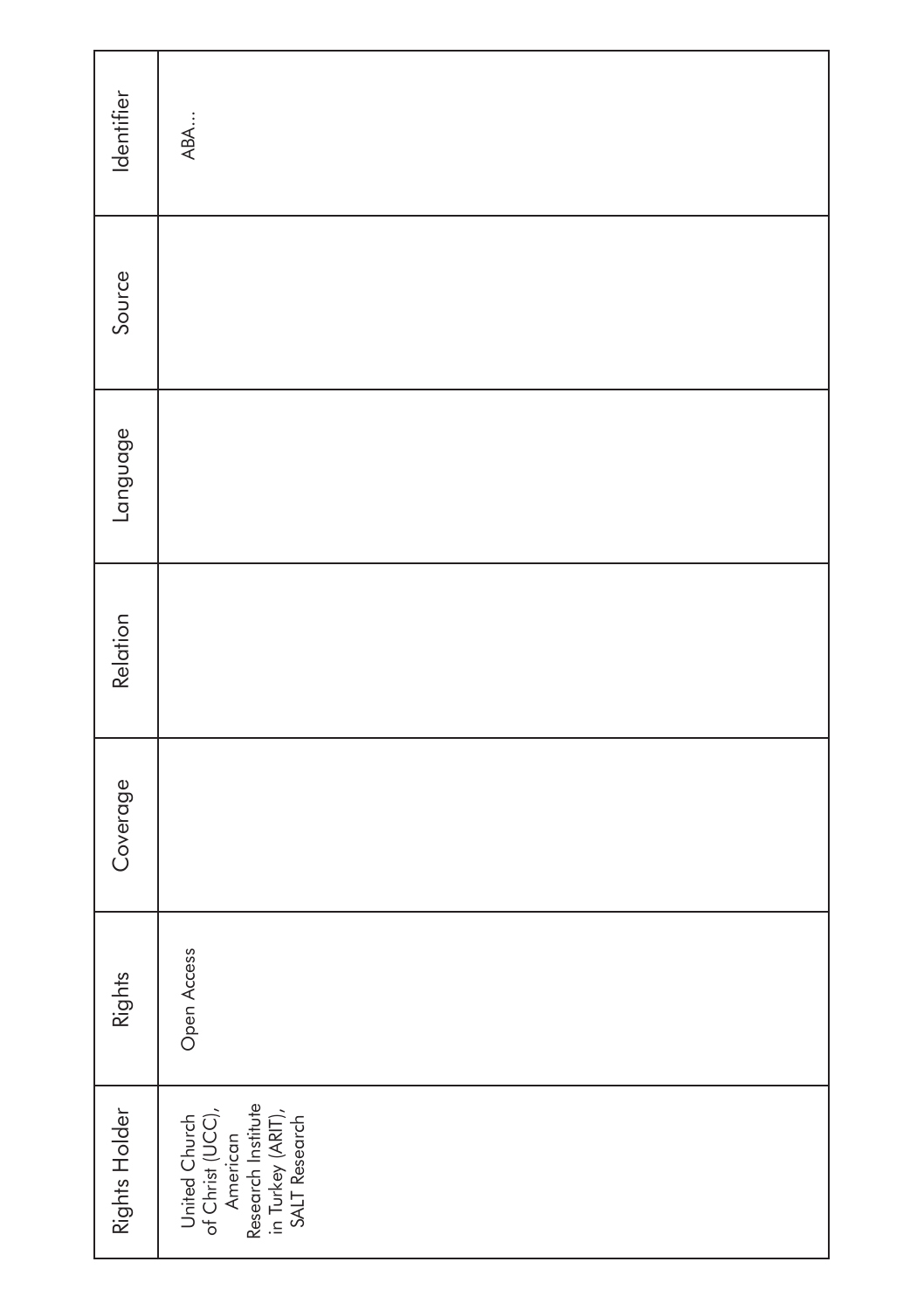# The Site of the Field *American Anatolia College in Merzifon and its Transformations* 3.

"Far enough for pampering the students, we intend to *prepare* them for work in the world as the world is."

Report from the Academic Year, 1912-13

One well-documented case cataloged in the American Board Archives is the Anatolia College, a high school in Merzifon. Along with photos are regular reports, mainly in English, filed by the American missionaries.

The roots of Anatolia College start in 1864 as a theological seminary, the aim of which was to train local men to be the pastors of the future. In 1886 it evolved into Anatolia College, a boarding school with Armenian and Greek students from the local provinces during the Ottoman Empire. The faculty was comprised of American missionaries and Armenian and Greek alumni who returned from studies in the West, in order to contribute new insights into knowledge production. One outcome was a multi-disciplinary curriculum that uniquely combined fieldwork in the Anatolian landscape with the fields of studies—theology, social/natural sciences, humanities, and the arts. In tandem with this, institutional frameworks developed: boys' school, girls' school, kindergarten, school for the deaf, library-museum, medical clinic, artisanal workshop, and clubs for literature, archeology and music.

Anatolia College's success continued until the catastrophic events of 1915, at which point all pedagogical work was halted and staff and students were deported, lost or killed. Re-organizing in the aftermath, in 1924 the ABCFM transplanted the school model to Thessaloniki, with an initial composition of Armenian and Greek orphan-refugees and some expelled American professors. After 1915, the properties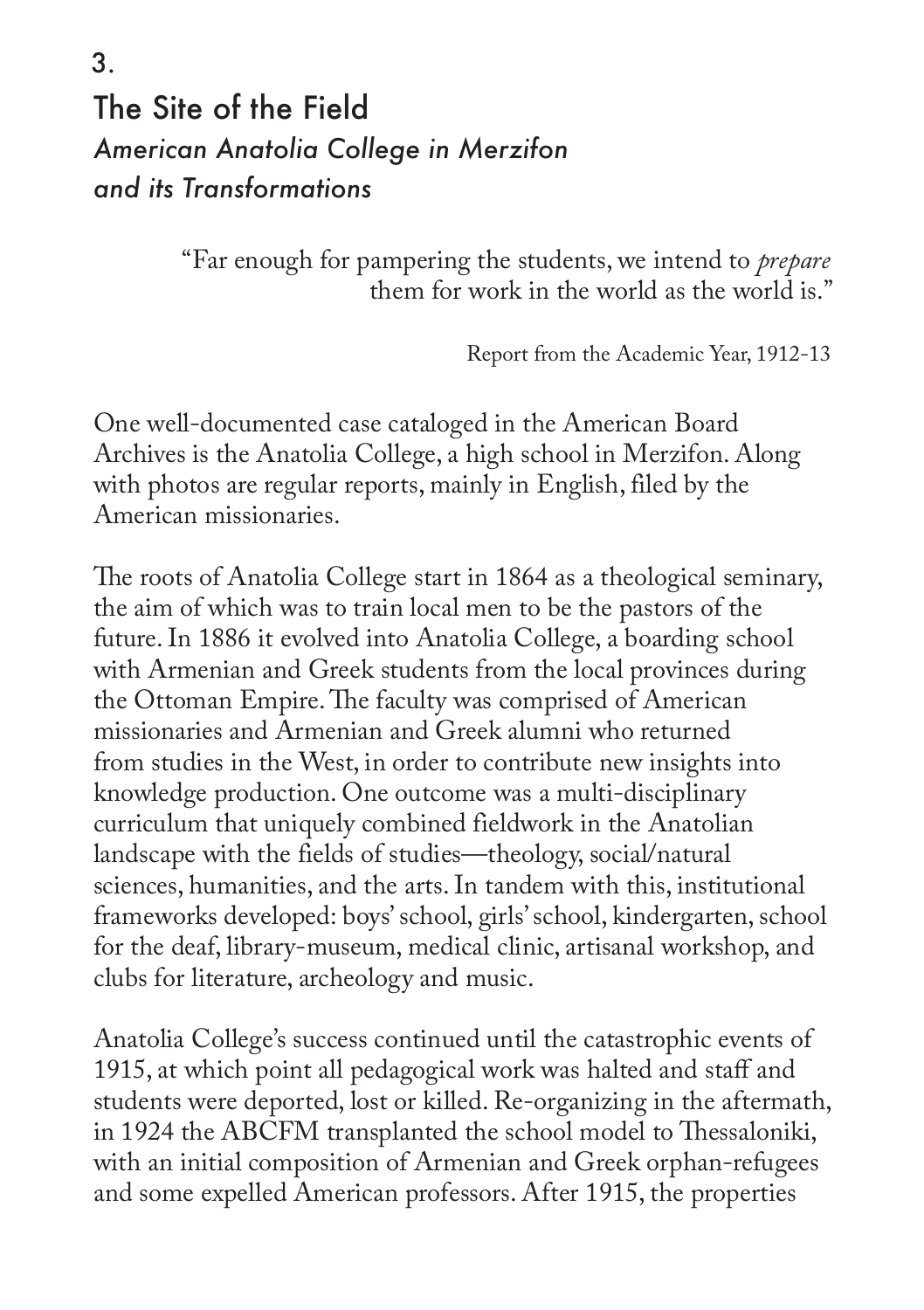in Merzifon were either shut down, occupied, militarized, or sold by ABCFM. In 1924 only their girls' school reopened, with Turkish female students and a secular, national curriculum taught in Turkish. By 1939 what remained in Merzifon of the Anatolia College was closed down.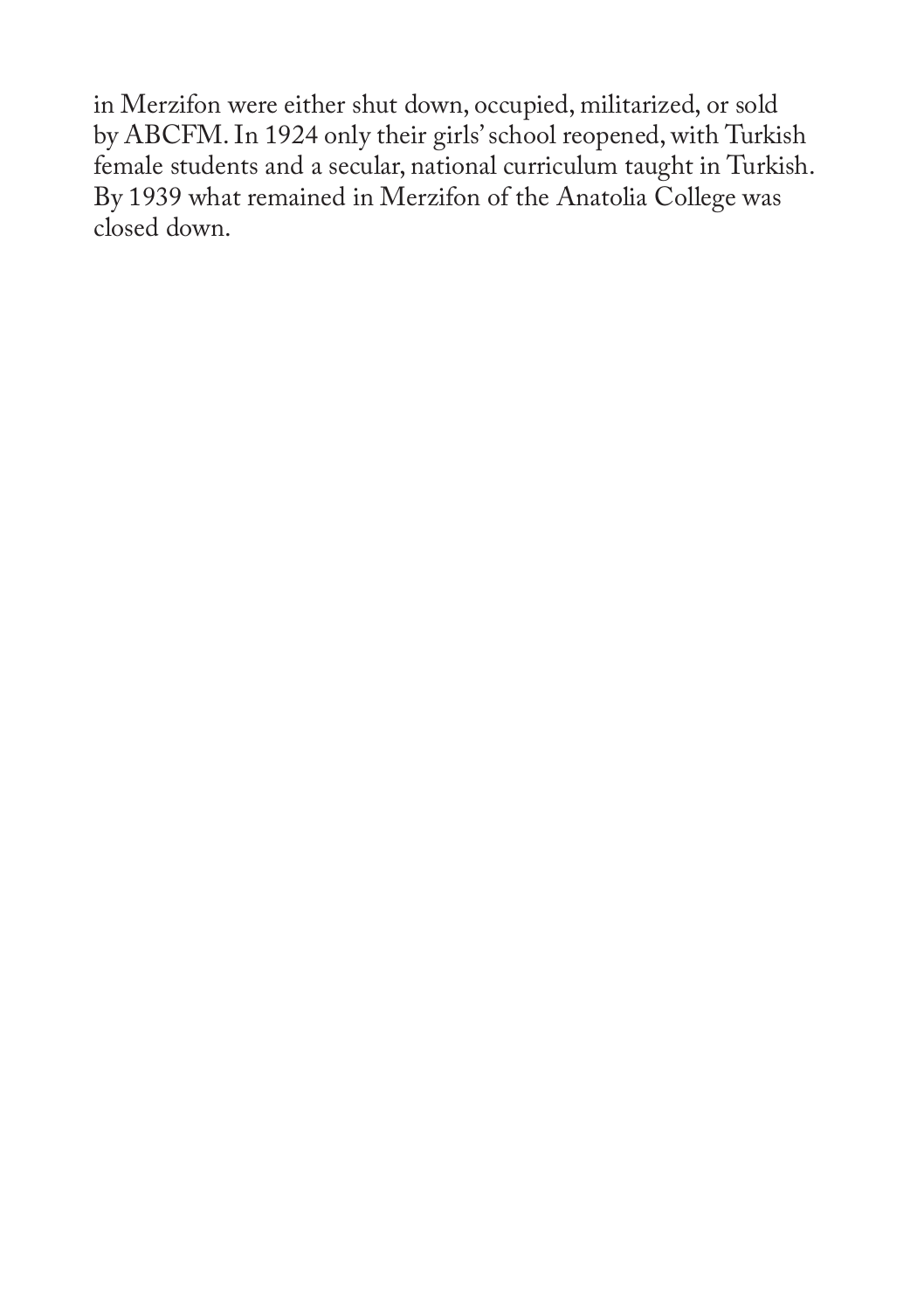Abdulhamid [II] Khan, son of Abdülmecid, the ever victorious. The Ghazi.

[...] Insofar as the American embassy in Istanbul requested the issuance of my illustrious decree in the matter of the granting of an official license to the American School, formerly established in the village of Merzifon, this matter was discussed in my great council of ministers. This request indicates obedience to the statutes of the regulations regarding education, and so as per the request, for the contents of the license it is deemed fitting that my illustrious decree be issued. Upon this request for permission by means of a written report to my honorable imperial presence, and so long as, in the aforementioned school, nothing occur or be taught contrary to loyalty and servitude and no variety of conditions that go against my grand government emerge—and if such a thing does occur then the provisions of my illustrious decree are to be considered null and void [...].

May 4, 1895

Place of composition: The protected city of Constantinople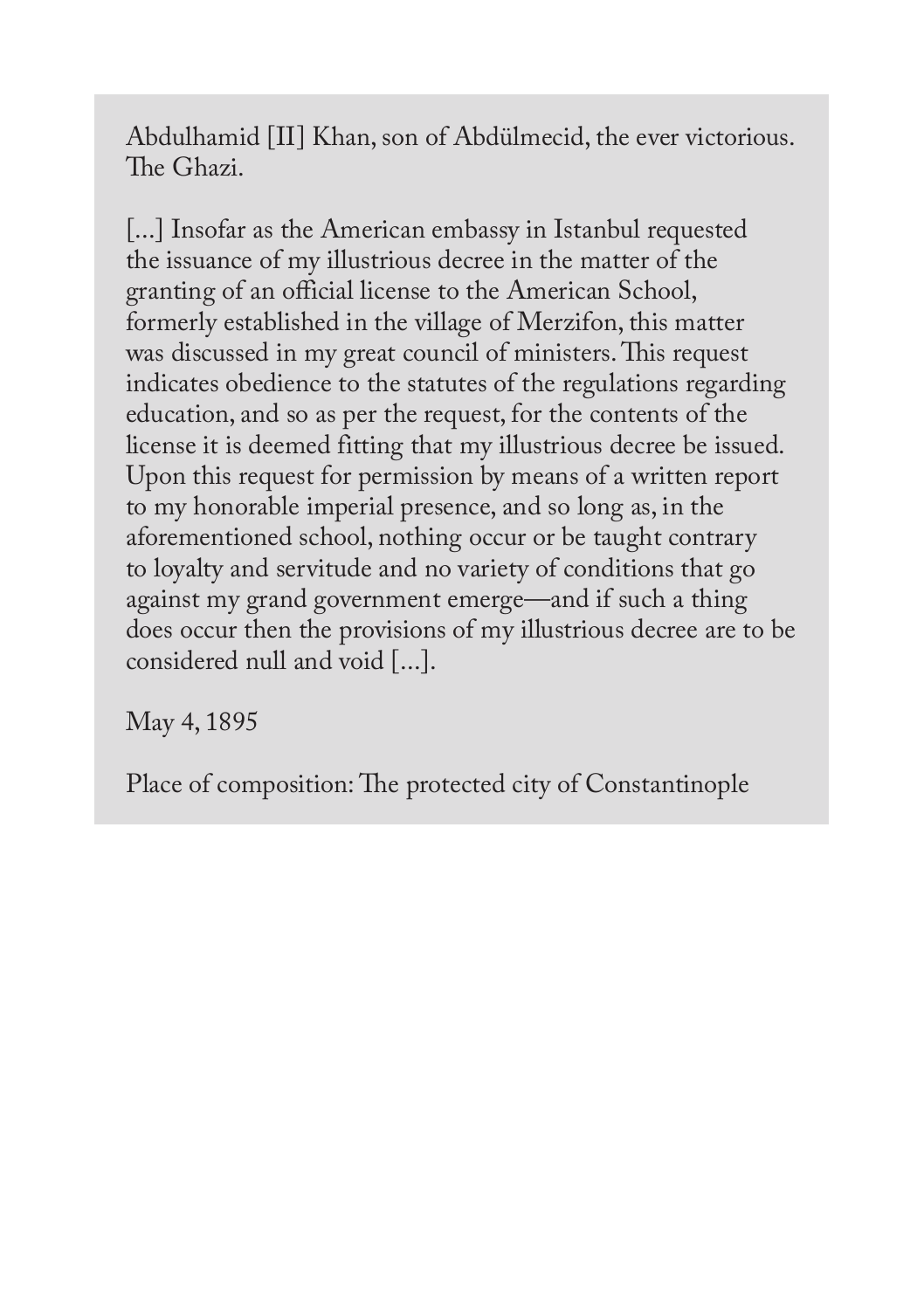# Institutionalizing the Fieldwork *Prof. Manissadjian and the Formation of the Anatolia College Library-Museum in Merzifon*

By the turn of the 20th century, the Anatolia College embraced a combination of pedagogical perspectives, drawing upon Western as well as local communities, specifically connected with regional fieldwork in the Anatolian landscape. This terrain is shown to be multilayered thanks to the services of different disciplines, such as geology, geography, archaeology and history. These layers represented the epistemological and ontological spirit of that time, as connoted by the scholarly work of the communities involved, and the specimens from the Jurassic to the contemporary world, collected from the historical land of Anatolia. All these evolved into a unified teaching philosophy with the arrival at the college of the Armenian-German scientist Prof. Manissadjian. Working from 1890 to 1915, Prof. Manissadjian would be the first in the faculty to recognize the pedagogical possibilities of fieldwork developing into a natural science collection. The library and museum were established between 1910 and 1911 as part of a new phase of construction on the Anatolia College campus in Merzifon, already a unique institution for its time and the region. During the existence of the museum, Prof. Manissadjian would be its only curator and he implemented scientific order to its eventual more than 7,000 specimens.

The teaching philosophy undertaken by Prof. Manissadjian, his students and staff of the Anatolia College, proposes a unity with the land that extends until the Great Catastrophe of 1915, at which point emerge several temporalities. While Prof. Manissadjian and his colleagues were inscribing the natural strata of Anatolia (via collecting, identifying and preserving), the Armenian and Greek communities in Anatolia, as well as the college itself and their philosophies, became additional historical layers—ones that are now fragmented, unidentified and made absent. These temporalities are recognized as inseparable overlays, which provide the historical context of *Empty Fields*.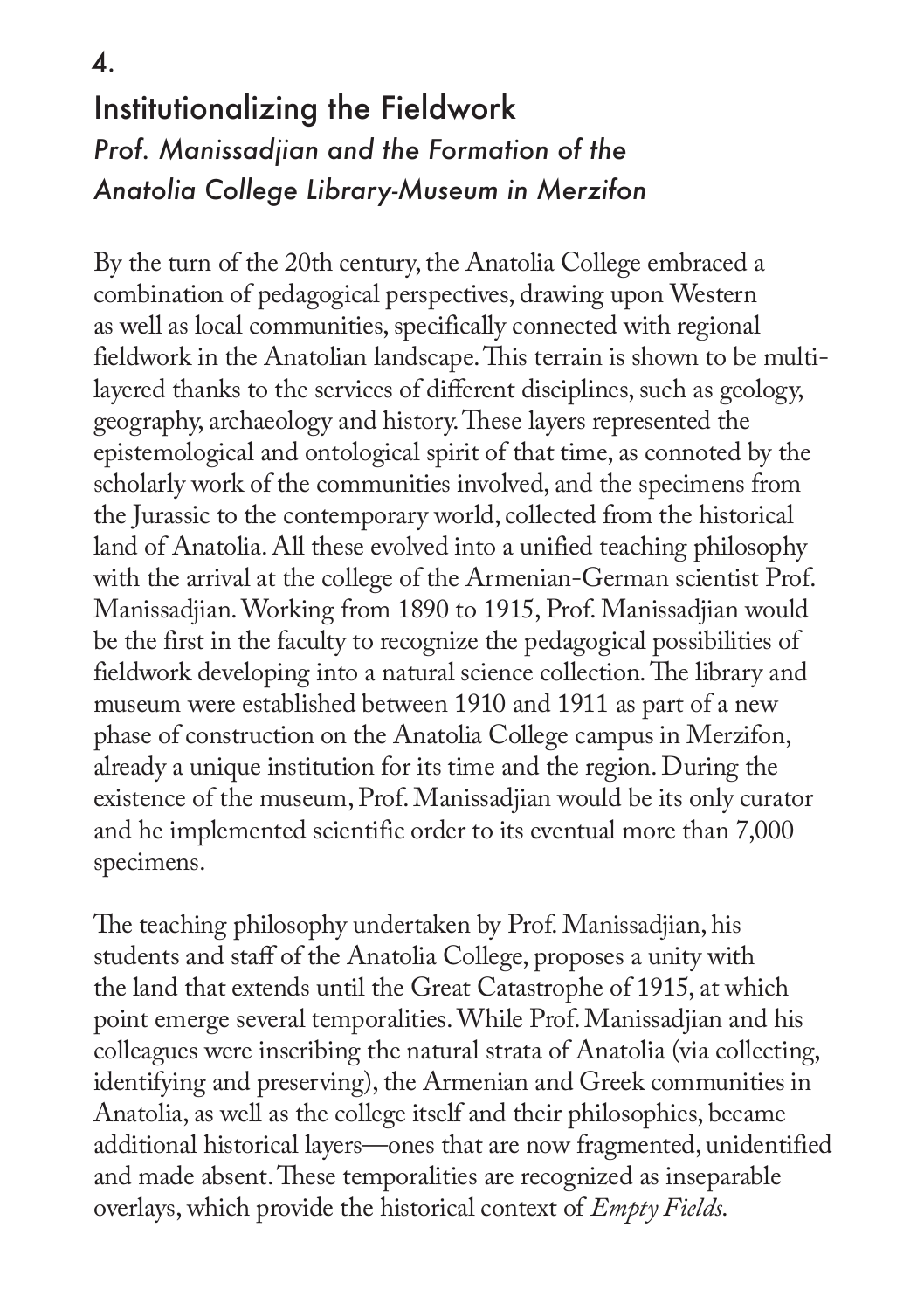### *Prof. Johannes "John" Jacob Manissadjian's Biography*

Armenian-German scientist, botanist, mineralogist and plant collector Johannes "John" Jacob Manissadjian (1862, Niksar, Ottoman Empire - 1942, Detroit, Michigan, U.S.) was professor of natural sciences at Anatolia College, Merzifon (1890-1915), and curator of the museum of the same college. He also taught geography at Apostolic Institute of Konia, Ottoman Empire (Konya, Turkey).

Prof. Manissadjian collected and identified for the first time numerous types of specimens including more than 80 new species of plants, butterflies and bees from Asia Minor. Some plants are named in his honor: *Colchicum manissadjianii / Merendera manissadjiani (Azn.)*, *Iris manissadjiani Freyn*, and *Silene Manissadjiana Freyn*; as well as the butterfly *Axiopoena manissadjiani.* He was well known among his contemporary circles of scientists and botanists in Europe and regularly exchanged specimens from Merzifon and the natural science collection of the Museum of Anatolia College with international institutions. He was also the distributor of rare bulbs from Asia Minor for the company Dammann & Co (Naples, Italy) and the Dutch firm C.G. van Tubergen (1895-1914, specifically shipping the bulbs of *Iris gatesii* and *Tulipa sprengeri*). Prof. Manissadjian collected postage stamps and postcards, often collaborating with his brother, Haigasoun B. Manissadjian, who had a printing/publishing house in Basel, Switzerland. His brother Haigasoun was the plant and butterfly hunter for him in Mesopotamia.

The son of a German mother Katharina Klein and Armenian father Barsam Agha Manissadjian, he graduated from Central Turkey College in Aintab (Gaziantep), class of 1883 in the Arts. After further studies at the University of Berlin, he returned to the Ottoman Empire and in 1890 joined the faculty of Anatolia College in Merzifon. In 1893 he wrote the *Lehrbuch der modernen Osmanischen Sprache* [Textbook of Modern Ottoman Language] as a former lecturer of Turkish at Seminar of Oriental Languages in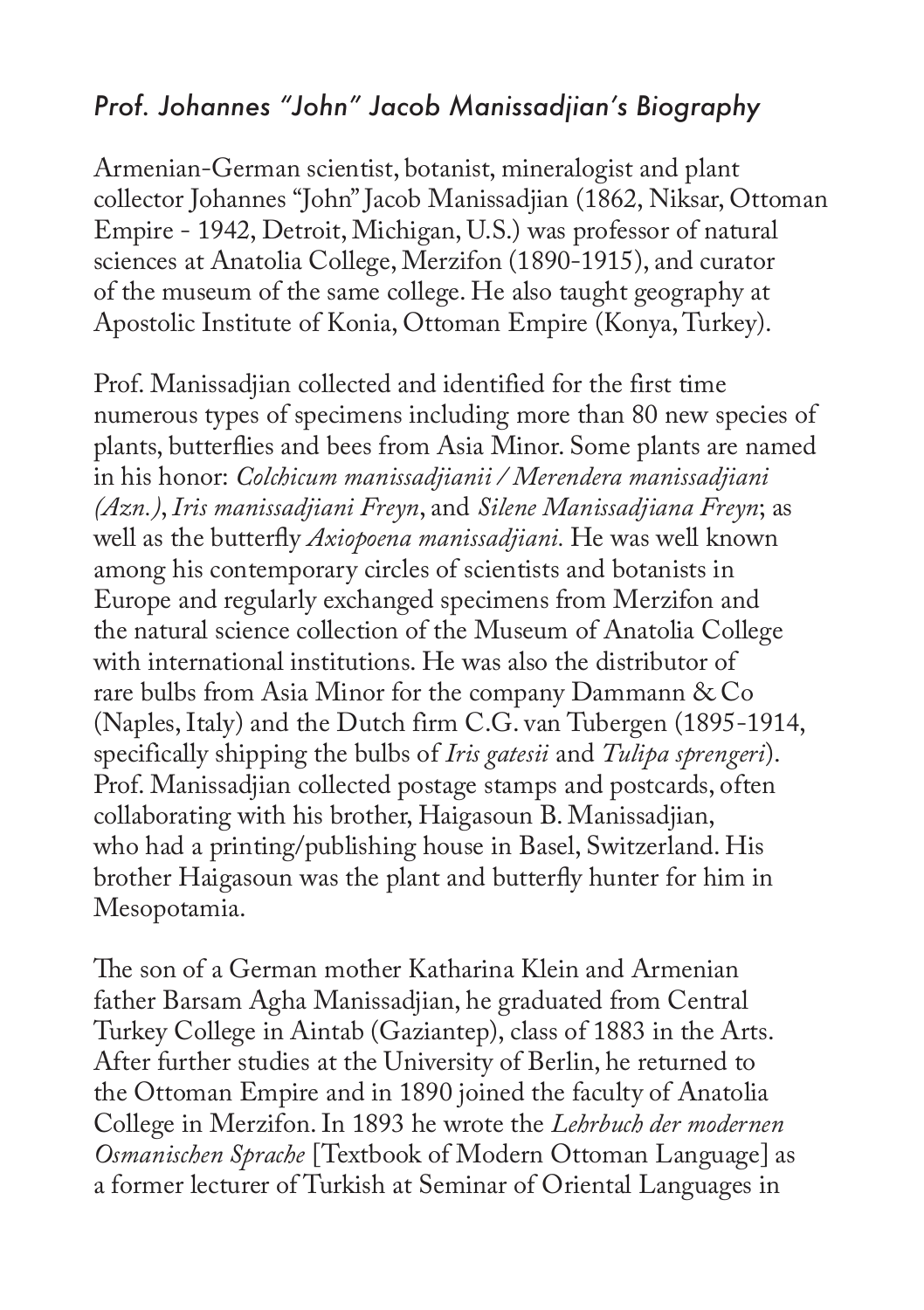Berlin organized by Dr. Eduard Sachau. In 1905-1906 a Masters degree was conferred to him by the Prudential Committee of the American Board.

Prof. Manissadjian survived the Great Catastrophe of 1915. On June 26, 1915 the gendarmes arrested him in Merzifon. Missionary Bertha B. Morley wrote: "First ransom or bribe was paid on June 28. It was to get Prof. Hagopian, Prof. Manissadjian and Simeon Azhderian released, and was £T30." Anatolia College President George E. White reported a higher sum of 275 TL for their release. Later, Maximillian Zimmer, a German farmer in Atabey who had a farm near Amasya got a permit from the Moutasarrif (administrator of the district) to take professors Manissadjian and Daghlian and their families to his farm as they were of German descent. The remaining Armenian college staff and families were deported on August 10. None survived.

In 1917 Prof. Manissadjian decided to return briefly to militarized Merzifon with the intention of documenting the natural science collection of the Museum of Anatolia College. At the end of World War I, he went to Constantinople (Istanbul) and worked in the American College for Girls (Arnavutköy) for a short period. On October 25, 1920 he arrived in New York City with his wife Arousiag (born Daghlian). In the 1920s, he moved permanently to Detroit, Michigan. After his arrival in the U.S., there are no signs as to whether he continued in his field or was in contact with his former international network. Recollections and informal sources suggest he never really recovered from the shock of 1915. *Empty Fields* has discovered only two further productions by him: In 1922 he made a short trip to Germany, preparing a two-page report now kept in the Detroit Public Library. In 1925 under his newly adopted name of J. J. Manis he edited the pamphlet *Proverbs of Turkey*.

Special thanks to Armen T. Marsoobian for his contributions. The biography has been conducted based on the research undertaken for *Empty Fields*, the books of Turhan Baytop, Kees Hoog, Arsen Yarman, and the diaries of Bertha B. Morley.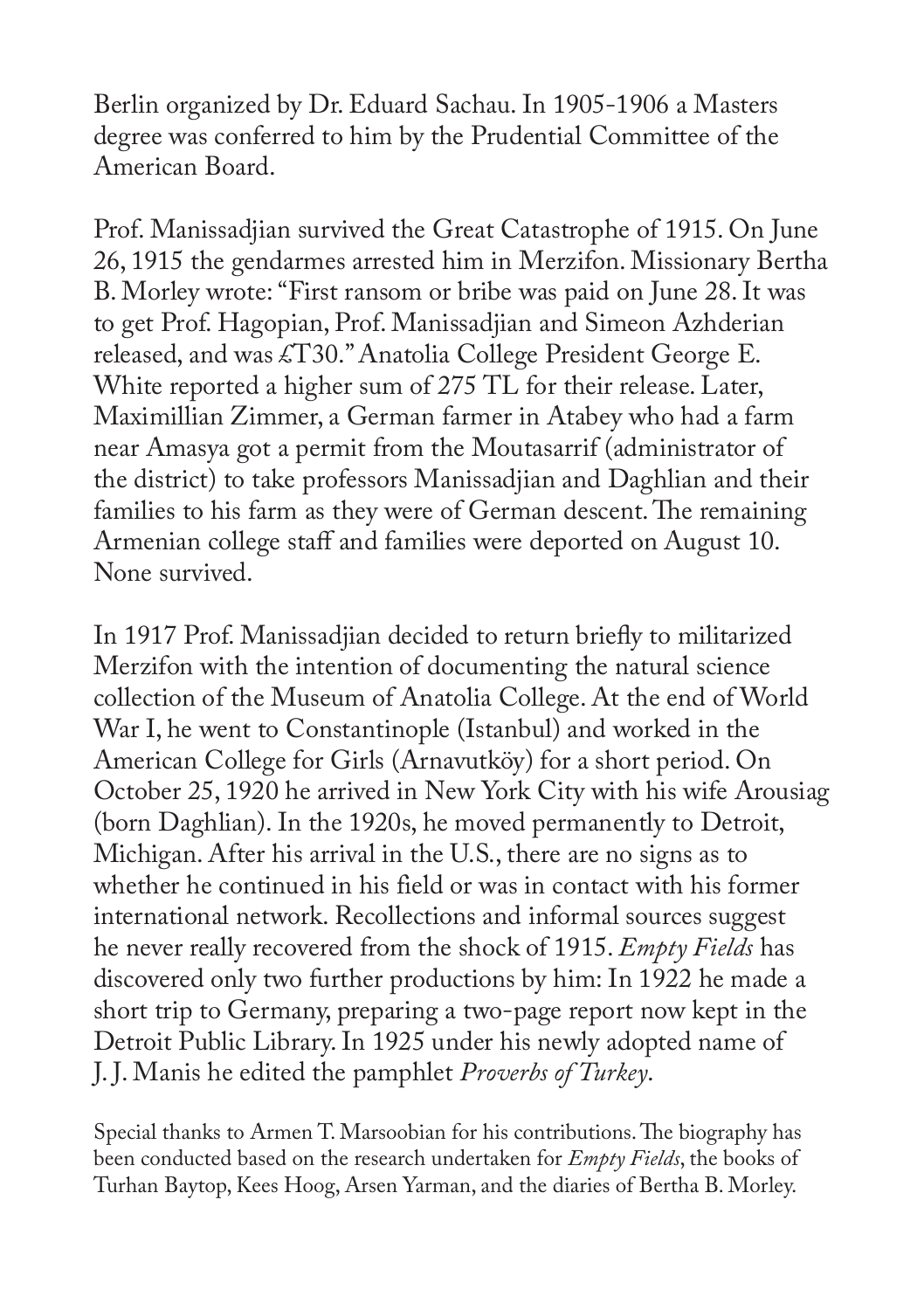### *Manissadjian as Professor of Natural Sciences at Anatolia College*

In the 1880s, Dr. Charles C. Tracy, President of Anatolia College, had an informal interest in collecting local fossils. Joining the college in 1890, Prof. Manissadjian expanded this amateur pursuit into a professional field of study. His pedagogical philosophy placed an importance on empirical observation with hands-on, geological fieldwork in the region. Students and members of the Archeological Club attended these collective excursions around Merzifon and gathered geological data in the form of specimens. Brought back to the college, these objects would be studied, identified and ultimately classified by Prof. Manissadjian. As the objects grew in number, the need for a storage facility evolved into the holding of a formal collection. Recognizing the potential in this development, Dr. Tracy fundraised for a building meant both for a library of publications on various topics including natural history and a museum space to house and display the expanding collection under the curatorship of Prof. Manissadjian.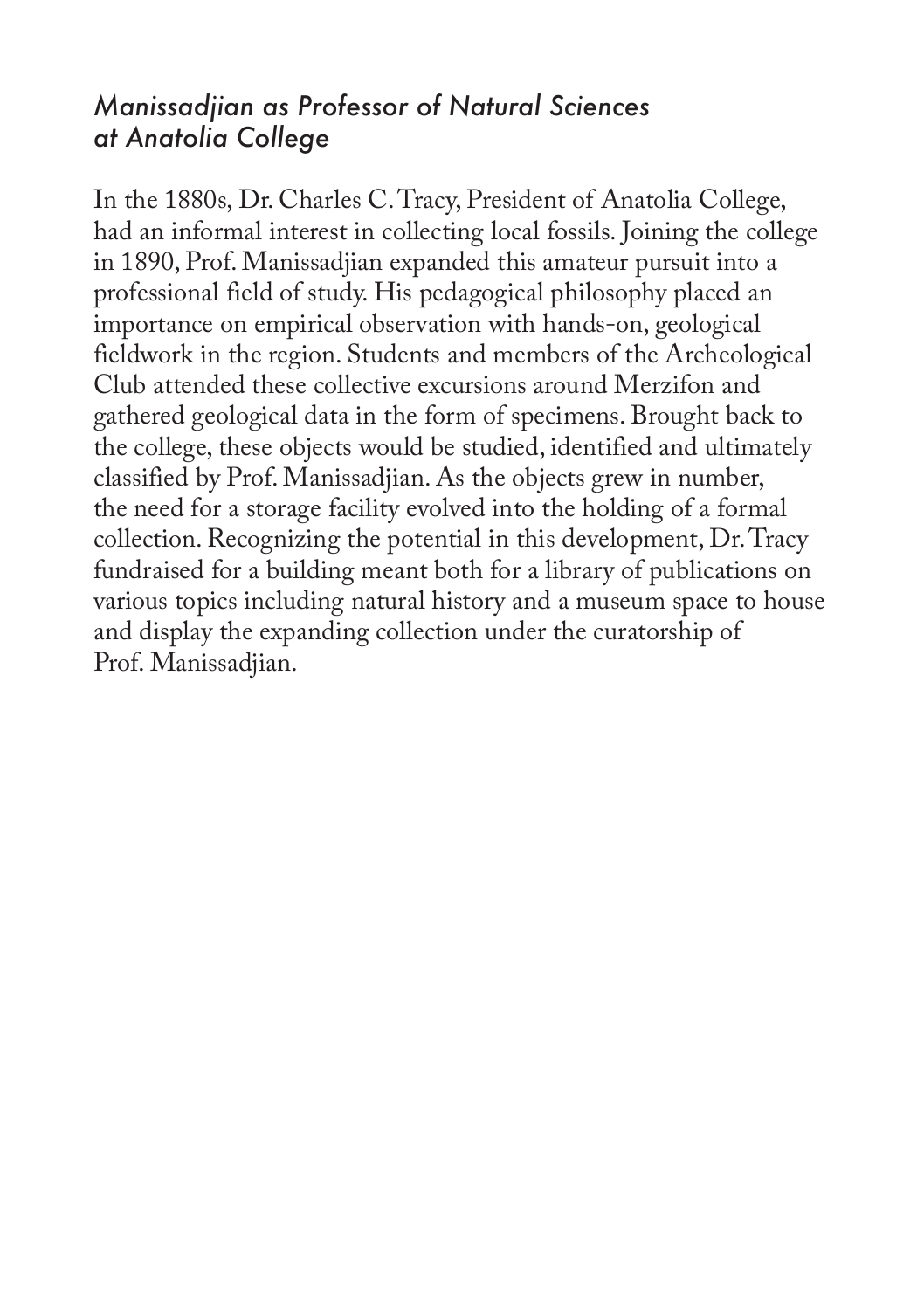### *Prof. Manissadjian as Curator of the Museum of Anatolia College*

Prof. Manissadjian's curatorial vision and methodology for the new museum of natural science merged his local, regional pedagogical interests with the prevailing humanist impulses of American and German museological tradition. The museum synthesized the project of Enlightenment with that of Progressivism, that is to say, the rationalization of origins, the acts of discovering, naming, and cataloging the world, with the legitimization of scholarly work into modern academic infrastructures, research departments, scientific studies, expeditions, and similar endeavors. Therefore, Prof. Manissadjian introduced a curatorial vision with agency: he was responsible for the acquisition, preservation and display of the collection. For example, acquisitions implied that he researched and traveled to the peripheries of Anatolia, such as the Black Sea region (e.g. Amasya, the mountain of Akdagh [Akdağ], Kastamonu, Trabzon); from the Central Anatolia (e.g. Angora [Ankara], Caesarea [Kayseri], Sivas) to the South-Central region (e.g. Hadjin [Saimbeyli, Adana]; Shar [Şar, Adana] and the mountains of Antakya); from Eastern Anatolia (Azizie [Aziziye, Erzurum], the mountain of Erek in Van) to the Southeastern region (Aintab [Gaziantep]) to unearth natural objects.

His museum would foster a scientific discourse, cultivating partnerships in specimen exchanges with scientists and curators, like the Austrian botanist Josef Franz Freyn; Armenian botanist Georges Vincent Aznavour (Constantinople); Prof. Eberhard Fraas (Curator of Natural History Museum, Stuttgart); Prof. L. Wendl (Gymnasium-professor, München); Dr. A. Nenstadt (Biebrich of Rhein); Prof. F. Forster (Bretten, Baden); and Dr. Otto Standiger (Breslau).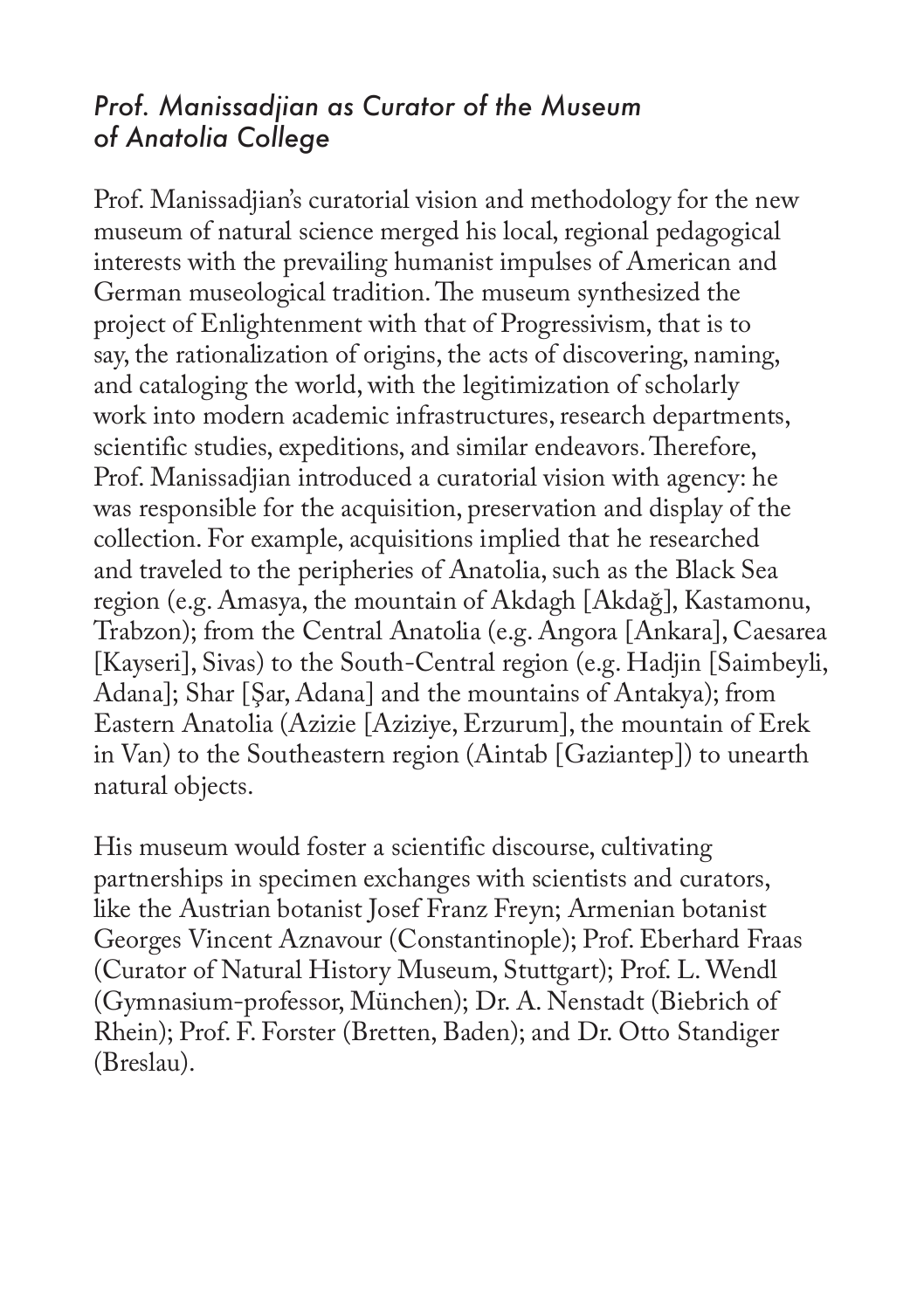"The newly arranged museum, the newly opened reading room and library, the new supply of pure drinking water from a deep well, are individual features of great value and marked progress."

Source: Anatolia College, "Bulletin of Anatolia College and Anatolia Girls' School, at Marsovan, Turkey, for the academic year 1914-1915," American Board Library Pamphlet Collection, Marsovan: Anatolia Press, 1915, p. 10

"The museum was open to the public and drew many visitors, who also admired the campus flower gardens, another creation of Professor 'Manis.'"

Source: William McGrew, *Educating across Cultures: Anatolia College in Turkey and Greece*, Lanham: Rowman & Littlefield Publishers, 2015, pp. 113-14

"The museum, under the wonderfully skilful and scientific hand of Professor Manissadjian attained a collection of more than 7,000 specimens, thoroughly classified and arranged for display. Toward the last the museum was open twice a week to the public, and was often visited by a hundred persons from outside the College of an afternoon. The educative and suggestive value of that orderly array was exceedingly high."

Source: George E. White, *Charles Chapin Tracy - Missionary, Philanthropist, Educator: First President of Anatolia College, Marsovan, Turkey*, Boston/Chicago: The Pilgrim Press, 1918, p. 62

By 1915 the entire documented collection held more than 7,000 zoological, paleontological, and mineralogical specimens, including stuffed quadrupeds and birds, skeletons of mammals and fish, fossils, minerals, animals in alcohol, plants, samples of wood, vegetable objects, shells and corals, butterflies and insects. The college library held over 10,000 books. There is no single photo preserved from the museum interior or its collection.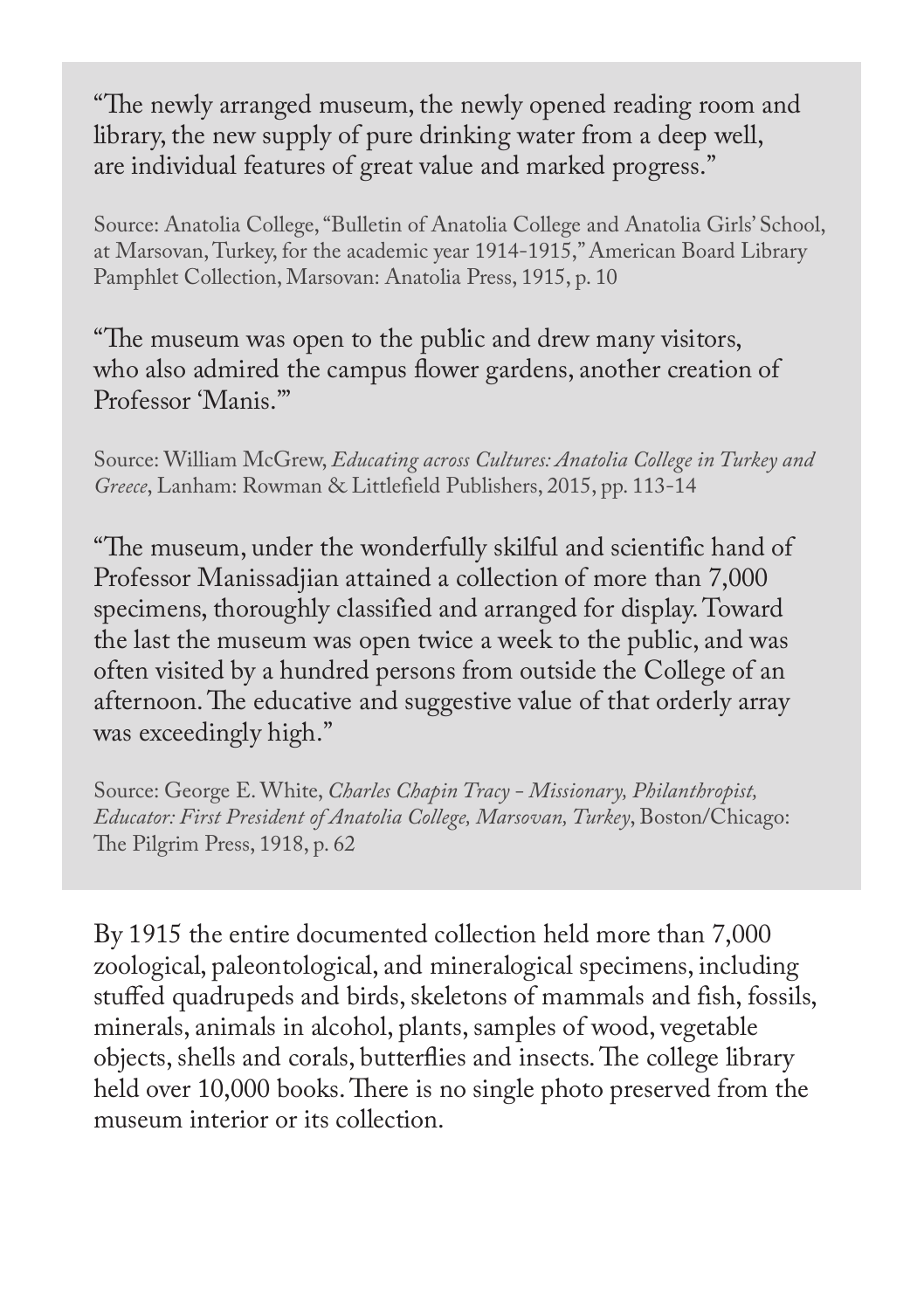### *Library-Museum in the 1920s and 1930s*

Until research for *Empty Fields* unearthed certain materials*,* the natural science collection in Merzifon was considered to be lost after the World War I and Greco-Turkish War. In 2015 the exhibition research conducted in the American Board Archives discovered missionary reports from Merzifon from the post-war, and the Republican period between the 1920s and 1930s. These reports contained information as to the ways the missionaries tried to adapt to the new political changes by turning the museum's collection into a social tool to attract the local Muslim Turkish people and build trust with what remained of the mission. Such attempts extended to the use of the science room opposite the museum for 16mm film projections of instructional films such as "Fly Danger," "Forest and Water," "Wheat to Bread," "Care of Trees," "Insects," and for women "Care of Babies."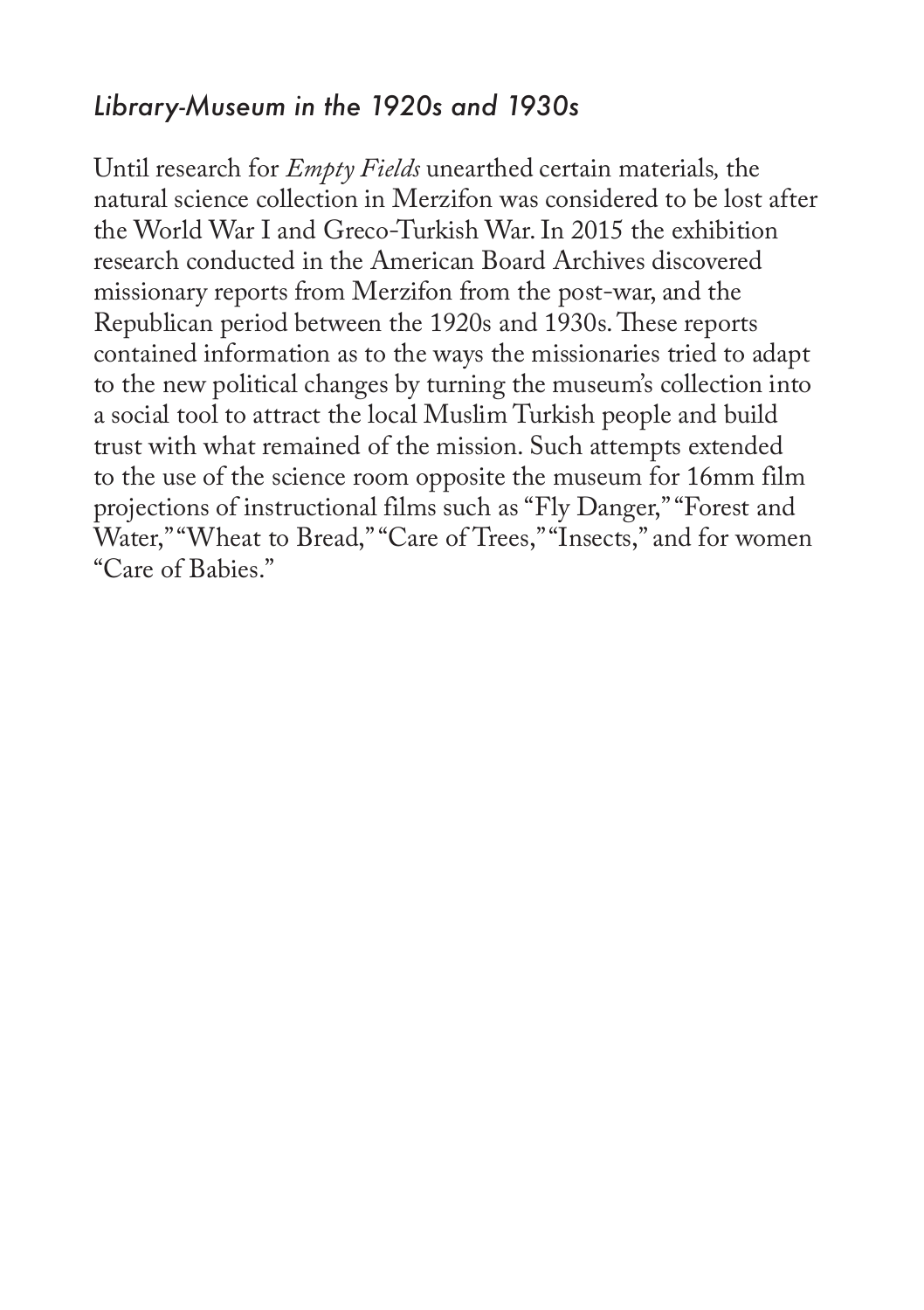# Inscribing the Empty Fields: The Writing of the Disaster 5.

"The universal war put a stop to all scientific work, except the continuation of arranging, labeling and cataloguing the specimens..."

> Johannes "John" Jacob Manissadjian 1917, Merzifoun Curator, Museum of Anatolia College

During the 2015 exhibition research, a bound, handwritten book by Prof. Manissadjian, entitled *Catalogue of the Museum of Anatolia College*, was discovered in the American Board Archives. It meticulously labels, archives and provides the scientific data for all specimens and showcases of the lost museum. His inscription "December 1917, Merzifoun" at the end of the introduction serves as the only evidence for his return to the then-militarized Merzifon after having escaped the Great Catastrophe of 1915.

Completed in 1918, his narrative covers the humble beginning of the collection and its pedagogical meaning, the first showcases, the formation of the library and museum, his travels as a curator in Anatolia and finally the war that "puts a stop to all scientific work." Prof. Manissidjian's catalog alphabetically orders and precisely lists showcases, tables, stands and drawers. In page after handwritten page, each object in the showcases is recorded within his system, indexed by number, English and scientific name, area of origin, trade and purchase value or taxidermy cost. Each item contains his remarks on the characteristics (class, genus, species) and the name of the collector, usually a student or staff member.

Prof. Manissidjian's catalog documents his last view on the museum as it was displayed in Merzifon in 1917. With its obsessive handwritten accounts, among many aspects, it can be argued that his act corresponds to what philosopher Maurice Blanchot coins as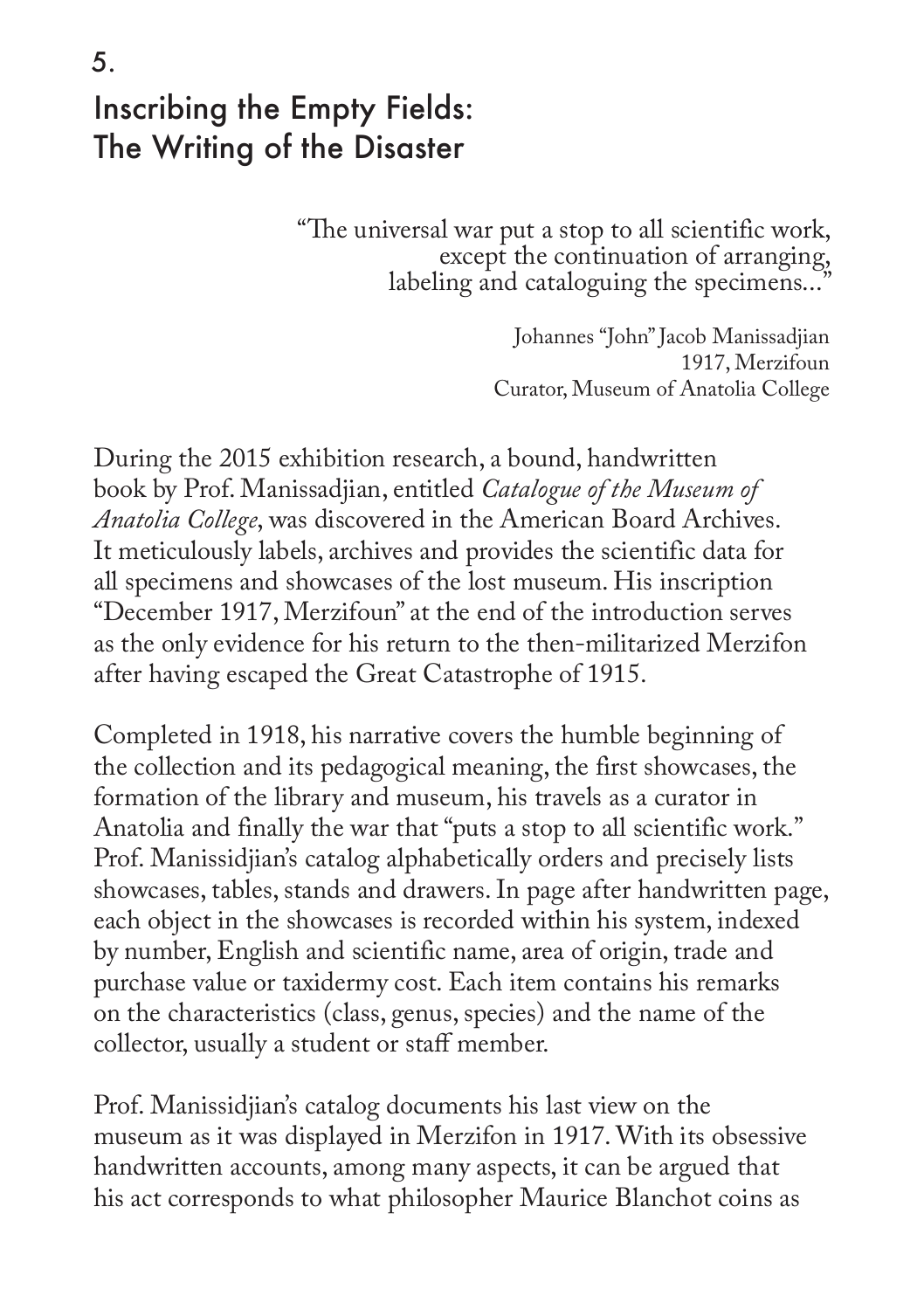"the writing of the disaster." That is, while completing the fields of a taxonomy attesting to a cohesive collection of the world, this museum catalog simultaneously foresees the inevitable dispersal of its artifacts. The task of the writing is not only a conscious return to the site of the catastrophe to create the historical inscription, but it is a testimony to the work disrupted by 20th-century history. Thus, this last curatorial act of Prof. Manissadjian would be his first archival act; its discovery a century later in the American Board Archives reveals the nature of the empty fields within.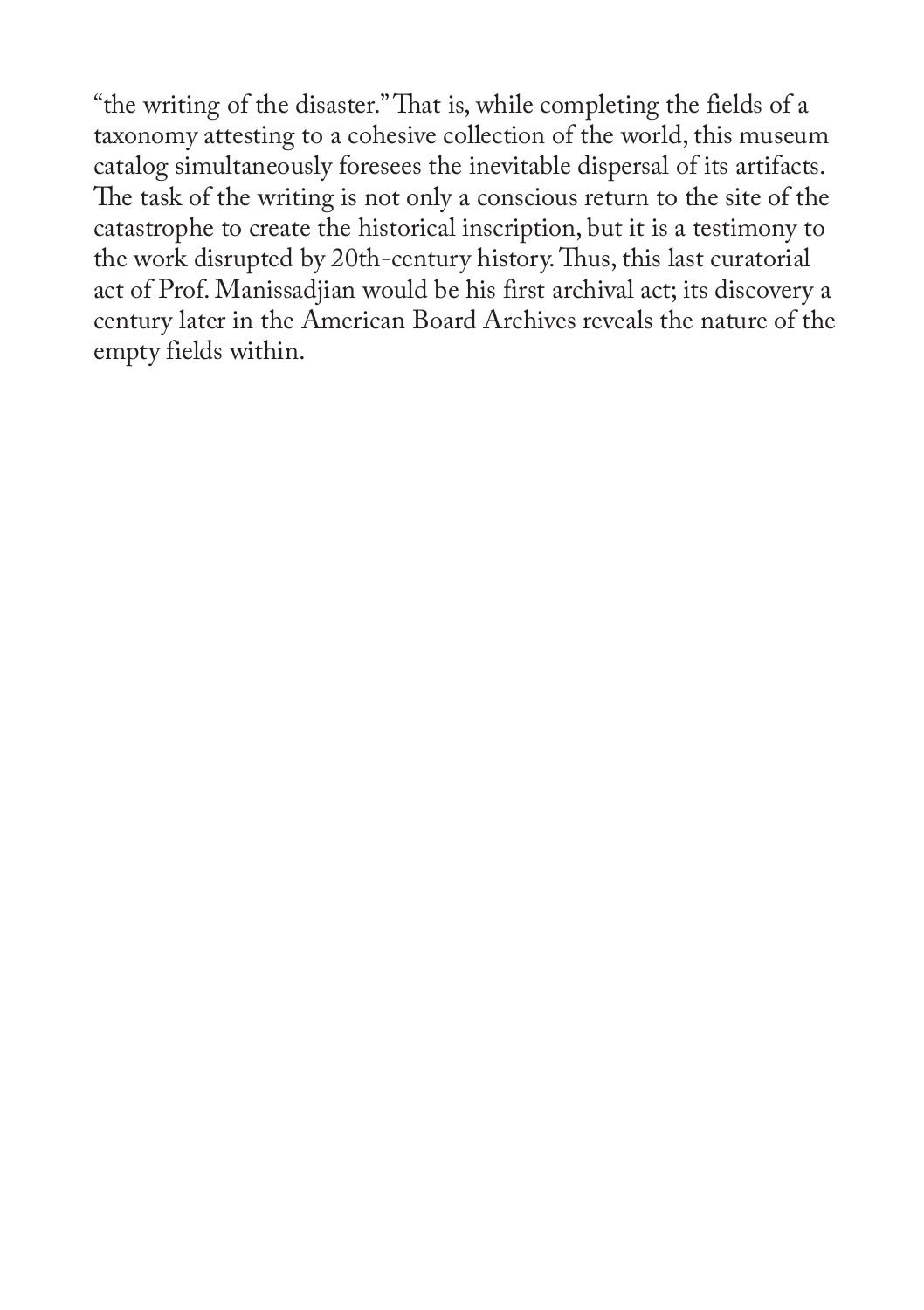# A Plant Hunter for the International Field 6.

During the Ottoman Empire, the export of plant bulbs to the West was a big industry. This era informs Prof. Manissadjian's fieldwork philosophy on the Anatolian landscape. His work in the museum offered a historical record through inert specimens, and reflected his passion to collect and identify. At the same time, his botanical work studying flowers and gathering bulbs enriched the knowledge of regional biodiversity. Prof. Manissadjian was able to discover rare flowers—irises, snowdrops and tulips, and through his partnership with Dutch company C. G. van Tubergen (1894-1914) ensure their reproduction by cultivating bulbs in botanical gardens or plant nurseries. Later, in the 1980s renowned Turkish botanist and pharmacist Turhan Baytop would recognize Prof. Manissadjian's work and mentioned that he "[...] sent living material to van Tubergen (The Netherlands) and contributed much to the knowledge of Turkish bulbous plants."

Among Prof. Manissidjian's distributed specimens was the rare *Tulipa sprengeri*, first recorded in Amasya in the late 19th century. While now extinct in the wild it thrives in cultivation as an ornamental plant.

Special thanks to Kees Hoog for his contributions

Source: Brian Mathew and Turhan Baytop, *The Bulbous Plants of Turkey*, Batsford Ltd, 1984, p. 12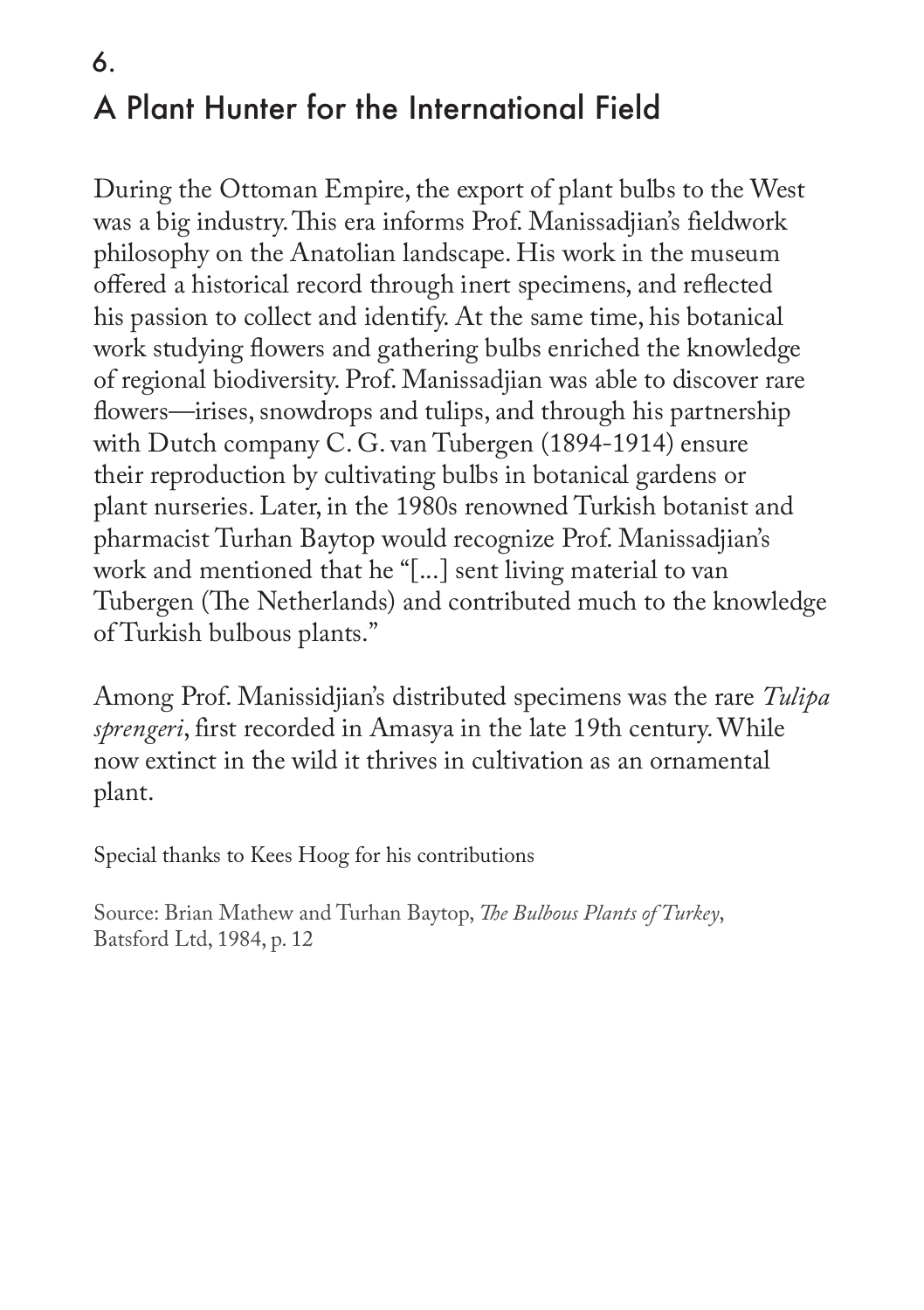# Narrating the Museological Space of Empty Fields 7.

By overlaying frameworks belonging to both museological and contemporary cultural institutions, *Empty Fields* proposes to envision a space in-between. In this setup, the curatorial narrative materializes the archive's empty fields by reflecting on the natural science collection of the Museum of Anatolia College. It is the fate of that collection which allows us to understand two opposing actions set upon it by the Great Catastrophe of 1915: the dispersal of the whole collection, and Prof. Manissadjian's detailed recording of each object in 1917. The collection's dispersal embodies the post-catastrophe character with a violence of abstraction of its objects by becoming nameless entities. In contrast, Prof. Manissadjian's final curatorial act can be recognized as his resistance to the impending postcatastrophe anonymity of the collection, through his belief in a unity of epistemological and taxonomic orders.

In 2015 the exhibition research discovered both Prof. Manissadjian's catalog and labels. These serve as coordinates for deciphering his inscription of the collection as a whole entity. His personal handwriting in black ink, which records each object, continues on matching labels framed by ornamental plant motifs. Displayed together today, such elaborate documentation, made at that moment of the disaster, suggests that the collection's meaning for Prof. Manissadjian had to do with more than just objects.

In "Narrating the Museological Space of Empty Fields" the remains of the past are seen through the lens of the associations they evoke. There is no aim to restore past connections to the collection's dispersed objects, or what could be salvaged in 2015. What is showcased is the erasure and blankness implicit in the collection's history that invites the viewer to stare at empty fields. Yet, it is at this point, in the public cultural institution, that the subject of the catastrophe returns as a contemporary discourse which revolves around what is seen and what is not said.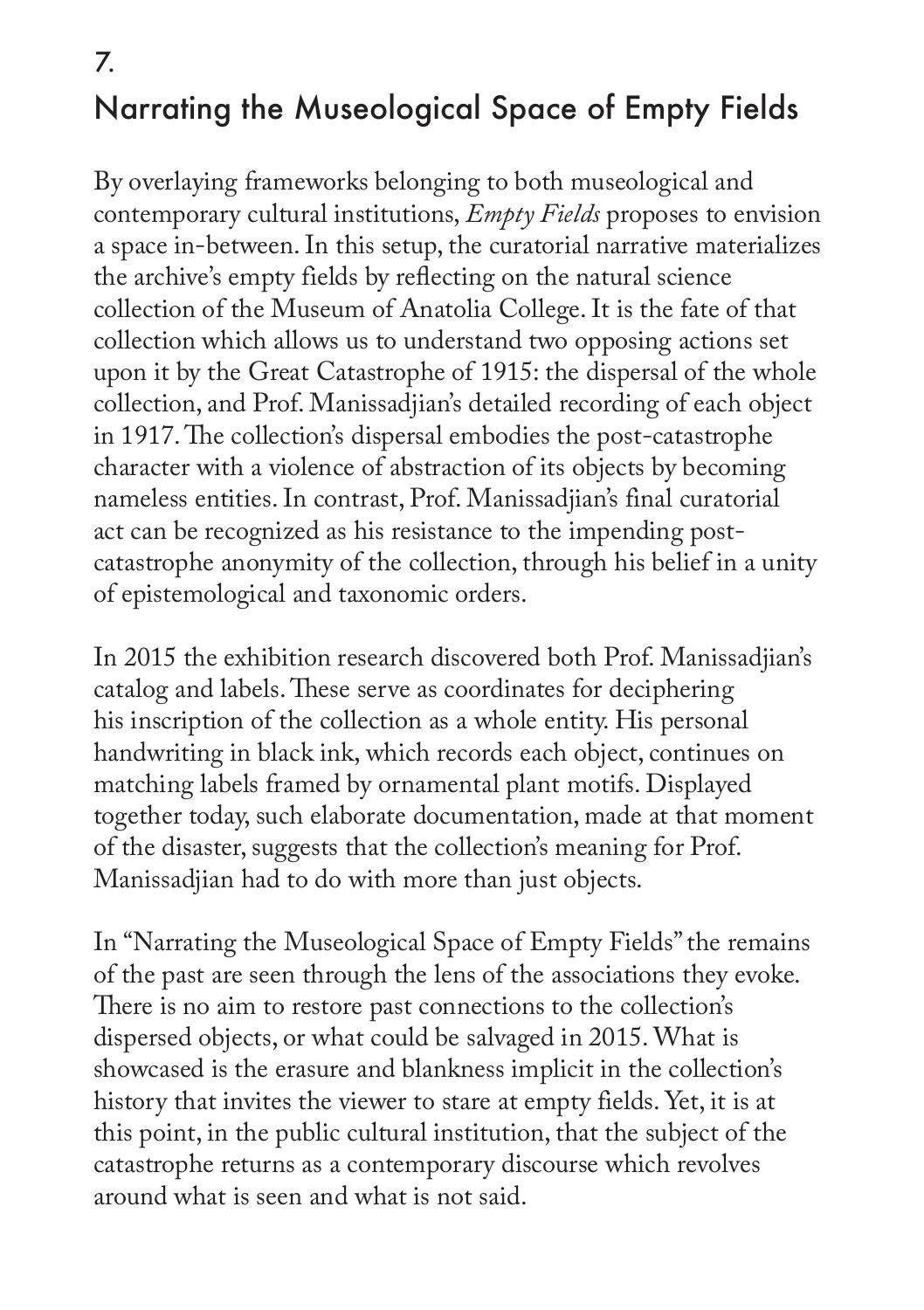### *Discovering the Leftovers of the Collection in Tarsus American College (TAC)*

In 1939, after the closure of the Merzifon school, the Anatolia College museum collection and showcases were transported to the remaining American College in Tarsus, Mersin. Once there, this pedagogical collection lacked an institutional framework to hold it together as a cohesive museum. Only a selection of the showcases and specimens were used, displayed and dispersed in spaces around the college. By the 1960s, not having been even properly inventoried, the collection became neglected and its unrecognizable status left it bereft of meaning and provenance. In 2015, during a research trip to Tarsus for the exhibition, the curator followed up on recollections from the school's alumni. Due to specific labels created by Prof. Manissadjian for each object, it was possible to identify that the forgotten objects had originally belonged to the collection of the Museum of Anatolia College. Currently, all that is left of the collection and the museum showcases now belongs to Sağlık ve Eğitim Vakfı [The Health and Education Foundation] (SEV) in Turkey.

Special thanks to Nihat Taner for his support to the research in Tarsus, as well as to Dr. Feza Günergun, Dr. Şeref Etker and Ateş Aykut.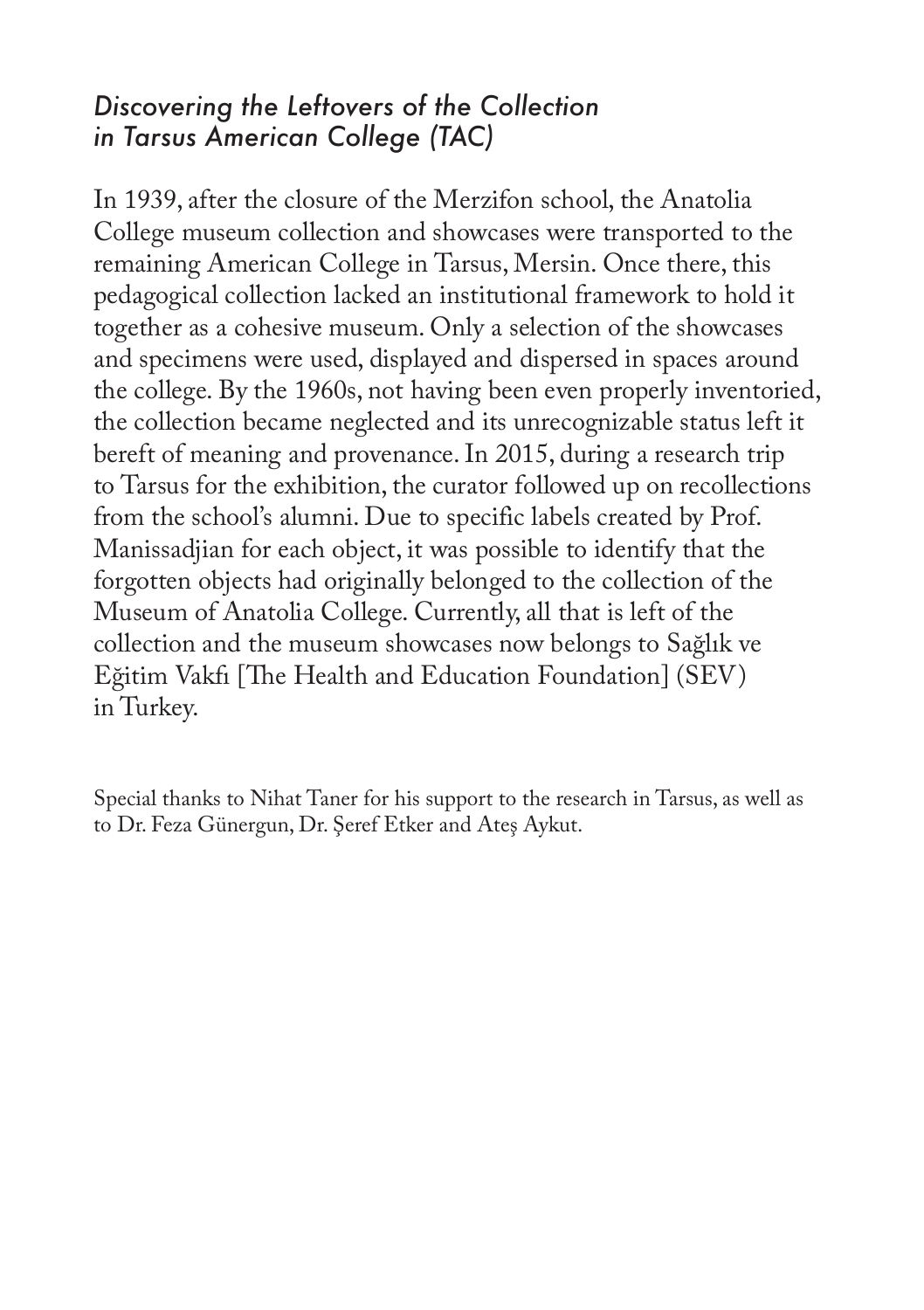Merzifon Station Annual Report, 1938-1939 by Everett C. Blake June 22, 1939

"Recently considerable time has been spent in packing and shipping 66 crates and boxes containing most of the college museum. These four tons of museum objects and exhibition cases occupying a box-car [...] have just been delivered to Tarsus College and are now being set up there. We feel that in preserving to one of its institutions this immensely valuable collection of animals, fossils, minerals, and plants, the mission is preserving one of its finest treasures. [...] Two show-cases containing the largest stuffed animals of our museum are being given to the local Orta School. These animals would be very difficult and expensive to transport elsewhere and will be highly appreciated if left in Merzifon."

Report of Tarsus College for the Annual Meeting for 1939 June 24, 1939

"Mr. Blake stopped off at Tarsus on his way to Annual Meeting, bringing with him the butterfly collection from Merzifon, and at just about the same time […] our load of other museum pieces also arrived. Before the Tarsus delegates had left for Istanbul the process of setting things up had begun. As Bobby Woolworth remarked, 'Even the empty cabinets are interesting:' we all anticipate enjoying the museum ourselves, as also sharing it with the people of the city."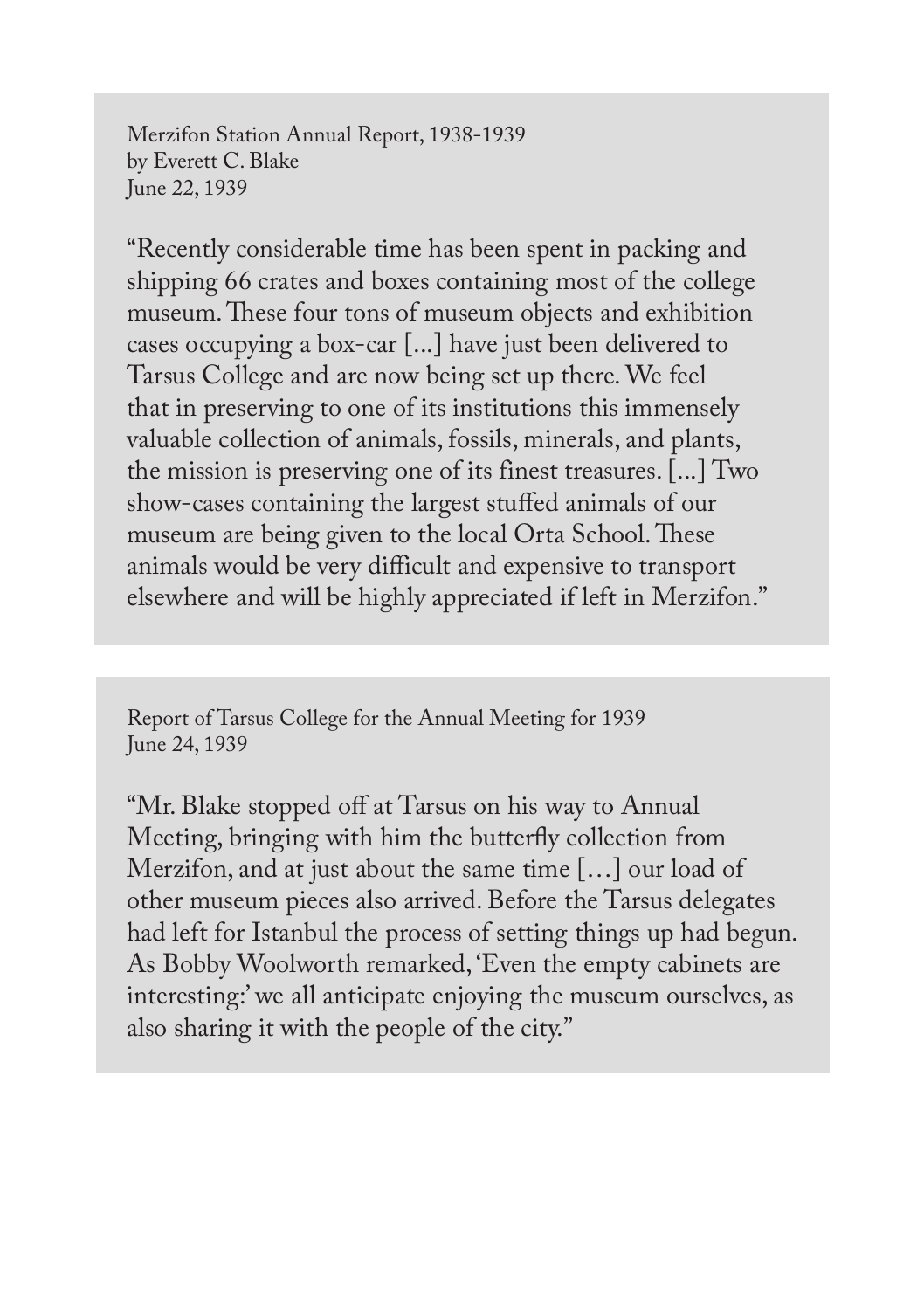*TAC'LI YILLAR* [TAC YEARS] (1940-1947 Tarsus American College Memories and the Story of the School's Establishment)

"In glass displays lined up on the left and right sides were some plant samples, dried and taxidermied specimens of insect and animal species, a few objects unearthed in archaeological excavations, coins, various samples of stones and minerals; in other words, it was like a kind of private museum. These special objects had been brought from the American school in Merzifon, which had been closed down. Among the plant samples, the dried tobacco leaves in various sizes were the samples that we found most interesting. –Tobacco is not grown in Çukurova, so it is alien to us.– That section of the glass display was a center of attraction for those who had developed a fondness for smoking at a young age; I never forget how many friends stood and admired those tobacco leaves; and of course, the jokes sprinkled in between."

#### **An email correspondence between two alumni of TAC ( July 25, 2009)**

Subject: The Attic of the Old Administrative Building of TAC From: Ateş Aykut To: Nihat Taner

My dear brother Nihat,

After reading the Tarsus İdman Yurdu text, and while thinking about your interest in history, I suddenly remembered this: There used to be a diagonal staircase on the side of Study Hall that overlooked the offices that led up to the attic of the old administrative building, where the dining hall and the bell [tower] were. At the end of this staircase there was the room of Mrs. Leman, who once used to be the "dining hall matron." The entrance to the attic was next to her room.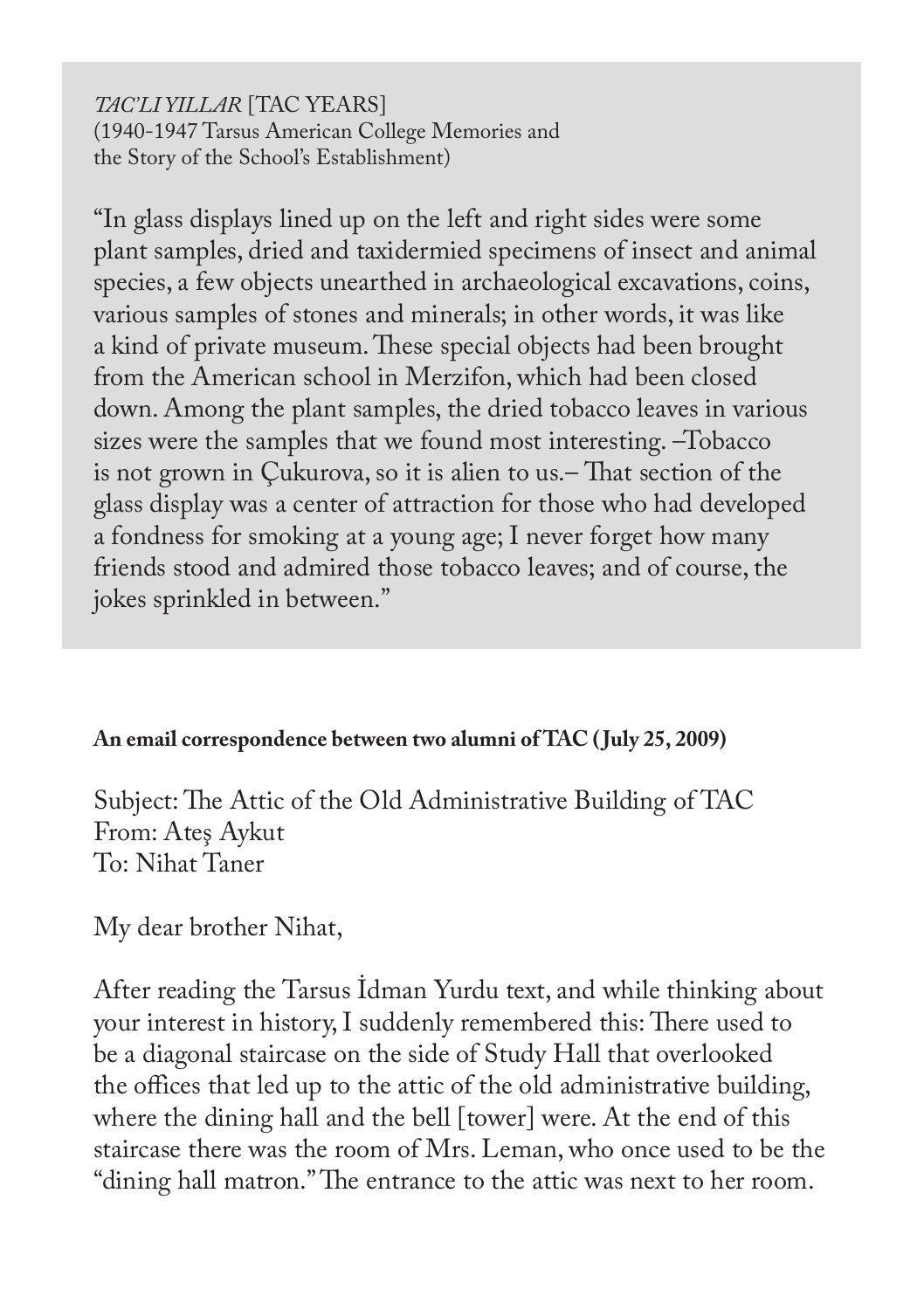I remember seeing hundreds of stone and fossil samples in drawers there. Back then, it had never crossed my mind to investigate what those objects were, lying there unclaimed and covered in dust. [...]

I think these dusty objects formed an important collection [of ] fauna. […]

Yours affectionately, Ateş Aykut

Subject: RE: The Attic of the Old Administrative Building of TAC From: Nihat Taner To: Ateş Aykut

Hello my dear brother Ateş,

[...] I know that attic, too. Not only fossil samples, there were also taxidermy samples, and snakes and similar animals preserved in alcohol in glass containers as well.

We spoke about this once with Mr. Meyer. I may be mistaken but I seem to remember that they were brought from Merzifon, when the missionary school there was closed. I can ask him anyway. Mr. Meyer said that the collection had later been sent to Istanbul for some reason.

Yours sincerely, Nihat

Nihat Taner wrote in 2009:

Hello my dear brother Ateş,

Two weeks ago we were in Virginia with my wife [...]. So I took the opportunity to call Mr. Meyer and Mr. Robeson. It turns out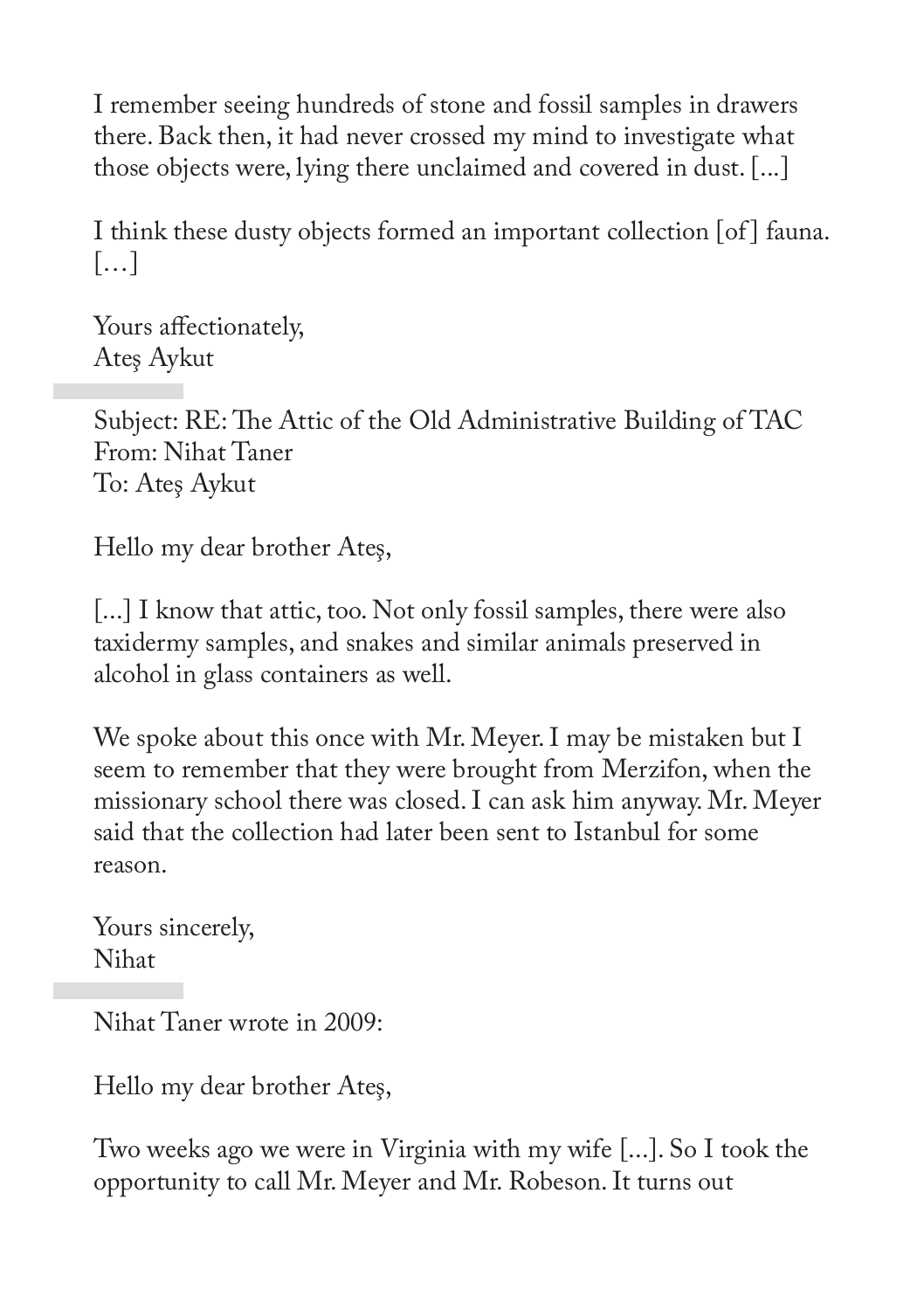I remember correctly. When Merzifon College closed, some of the materials there were brought to Tarsus [...] An important scientist in Merzifon (Mr. Meyer referred to him as "professor") used to work on fossils, send samples abroad, and bring samples from abroad. These materials somehow came to TAC [...]. At one point, an inventory of these materials was drawn up. Mr. Meyer couldn't quite remember that, but in the message he sent me later he provided this information, "The fellow I had been working with on the museum stuff above the Study Hall around 1957-58 was Ertan Söylemez, I believe a graduate of 1958."

I then spoke to Mr. Robeson. He, too, said that, when he came to Tarsus in 1953, these fossil samples were in the Stickler basement, and that the floor above Study Hall was the preparation class dormitory. He then added that the next year (1954-55?), when the construction of Friendship Hall was completed, the dormitory was moved here, and the fossils were taken to the room above Study Hall. [...]

Back to Mr. Meyer: "One day someone (he doesn't remember the name) from Robert College came and asked for these fossils on a 'permanent loan.' The administration approved the request and the fossils were gone" he said. [...]

Yours sincerely, Nihat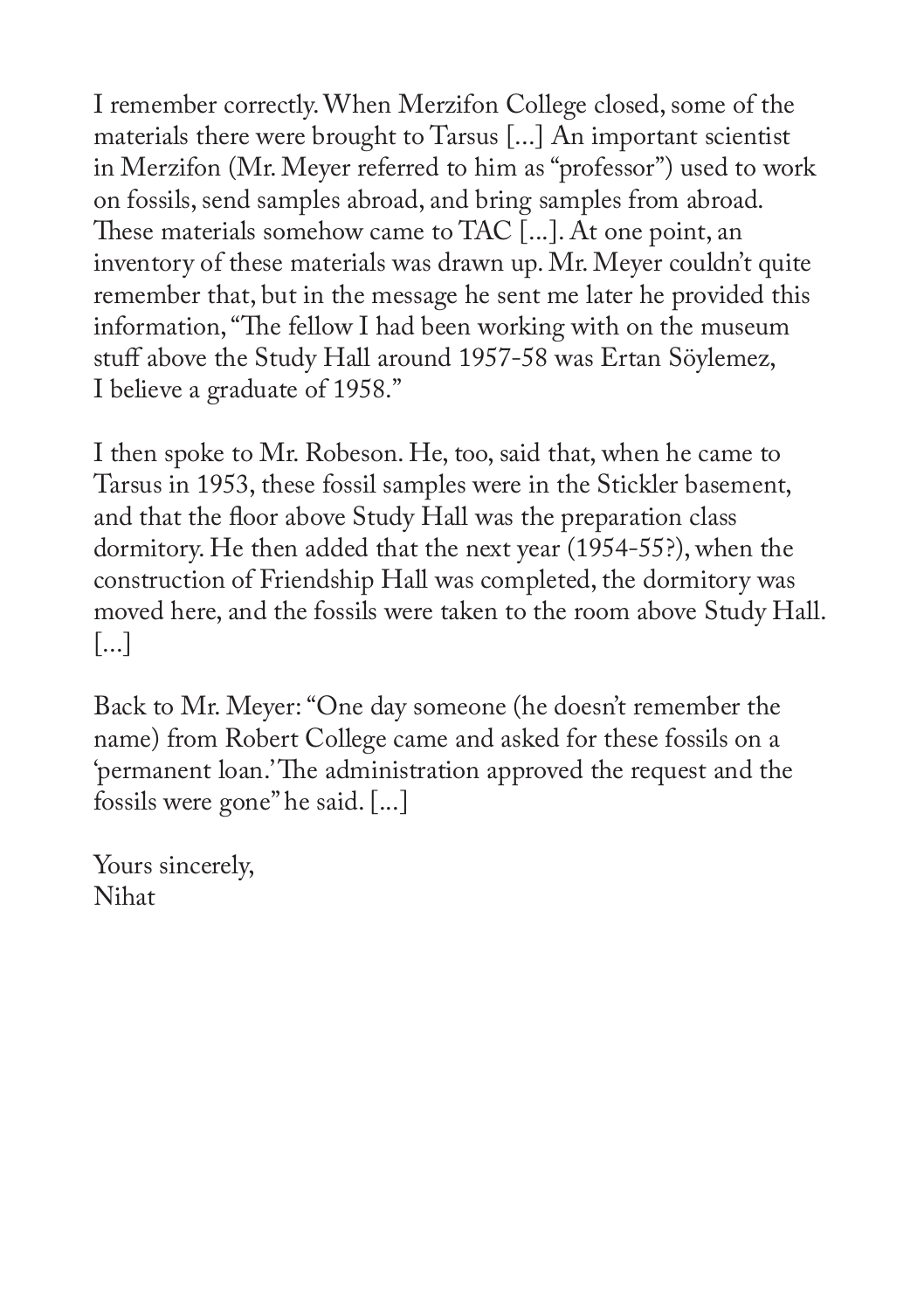# *Library-Museum Building in Merzifon Today*

The Merzifon building, which held the library and museum, later served for several decades as the headquarters for the military's motorized infantry regiment. It was restored in 1990 to become what is now the administrative center for Merzifon Vocational School of Amasya University. Today, the original building is standing but is missing the top, third floor, which had accommodated the natural sciences collection in the past. According to unofficial sources, this may have been due to a fire in the 1940s. A roof structure now covers the building's second floor.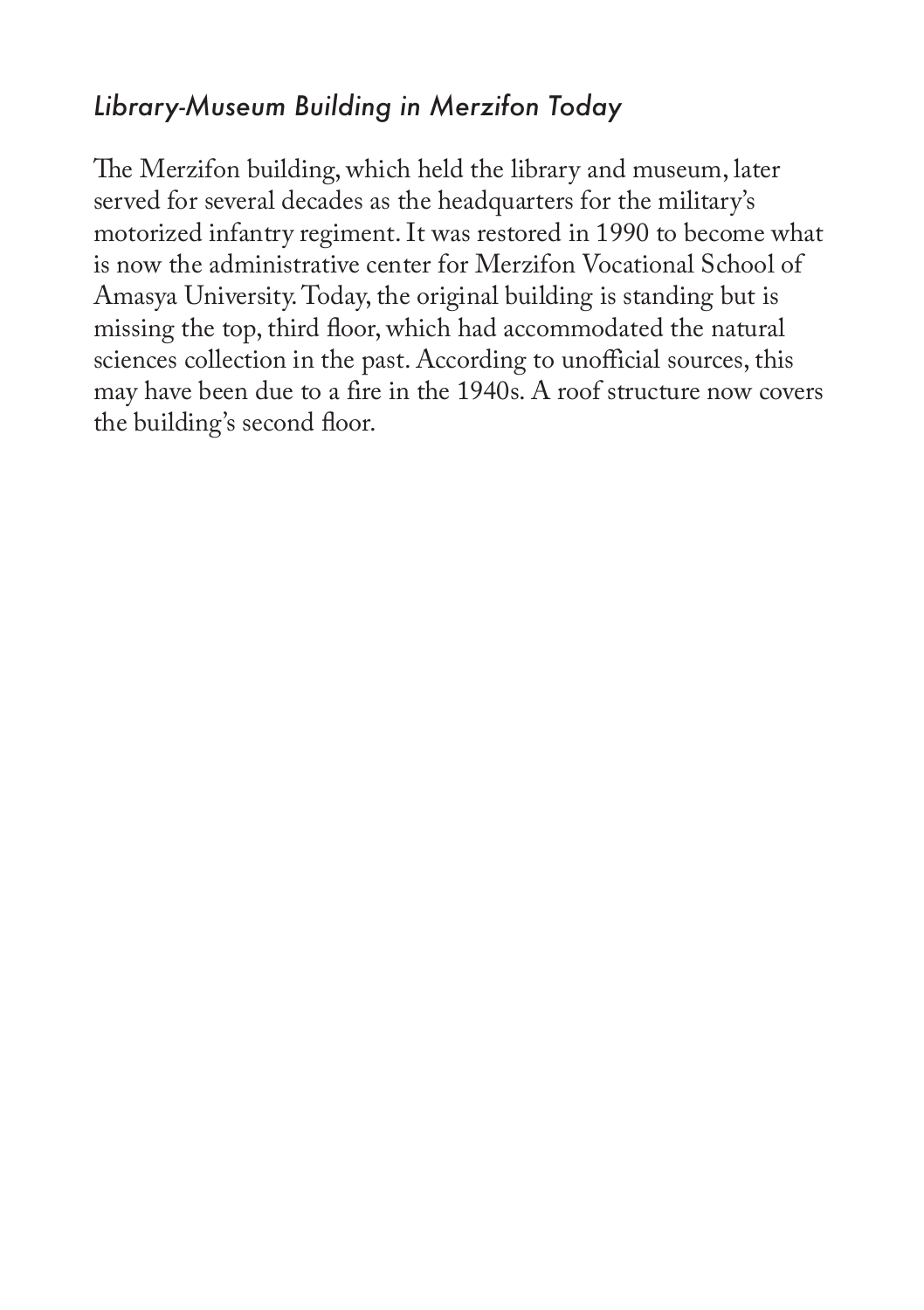### *Museum of Anatolia College, Merzifoun*

From left to right

1. Case A Quadrupeds

2. Case B Quadrupeds & Birds

3. Case C Birds

4. Case D Diverse Animal and Vegetable Objects

5. Case E Skeletons

6. Case F Table: Shells & Corals

7. Case F Stand: Animals in Alcohol Drawers: Minerals

8. Case F Closet: Plants from Germany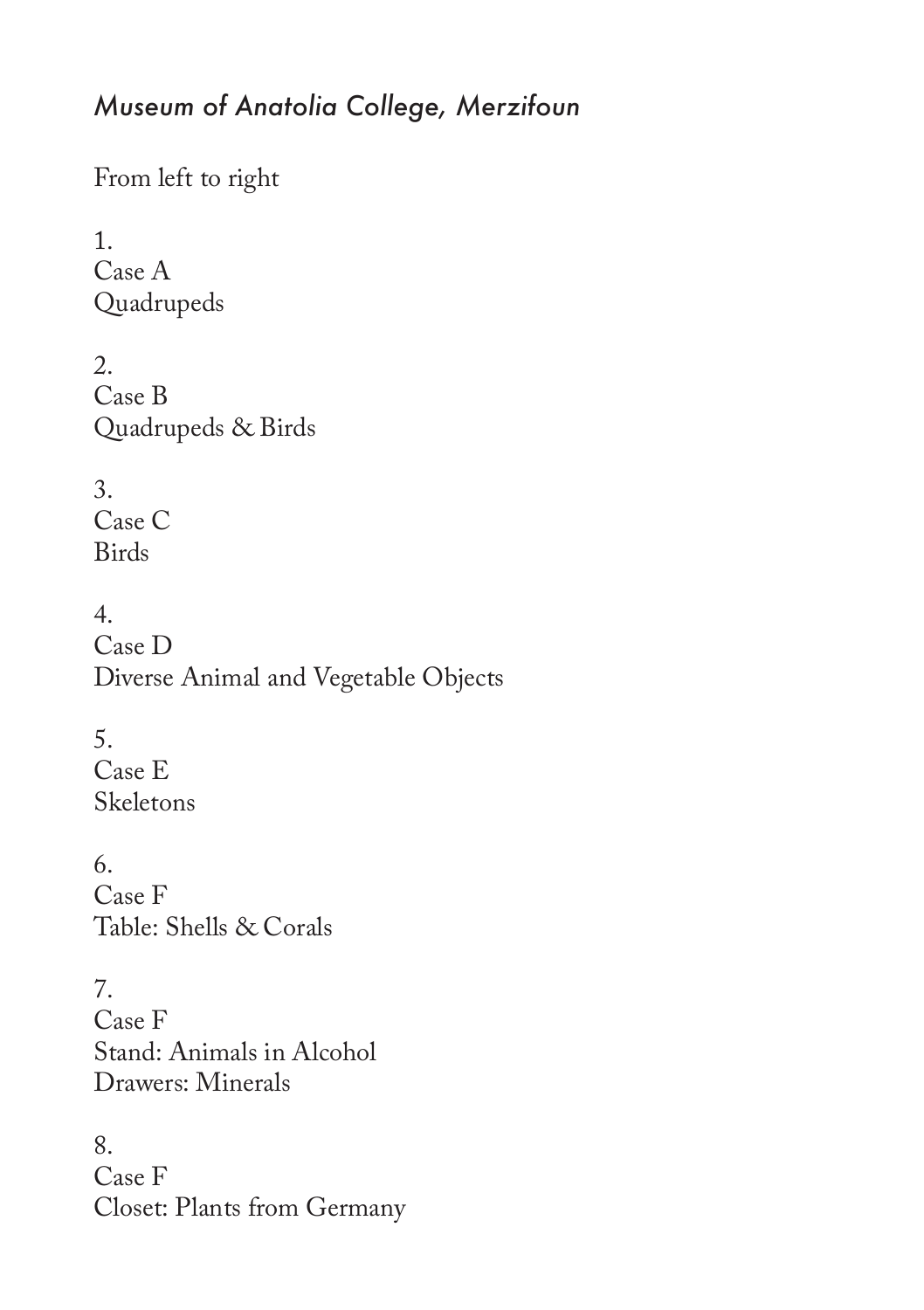9. Case G Eggs, Insects, Minerals

10. Case H Butterflies & Other Insects

11. Case J Samples of Wood

12. Case K Herbarium

13. Case L German Fossils

14. Case M Perfect (Fossils) from Foreign Countries

15. Case N Stones and perfect (Fossils) from Turkey

16. Case O Fossil Fish

17. Case P & Case Q Perfect (Fossils) from Turkey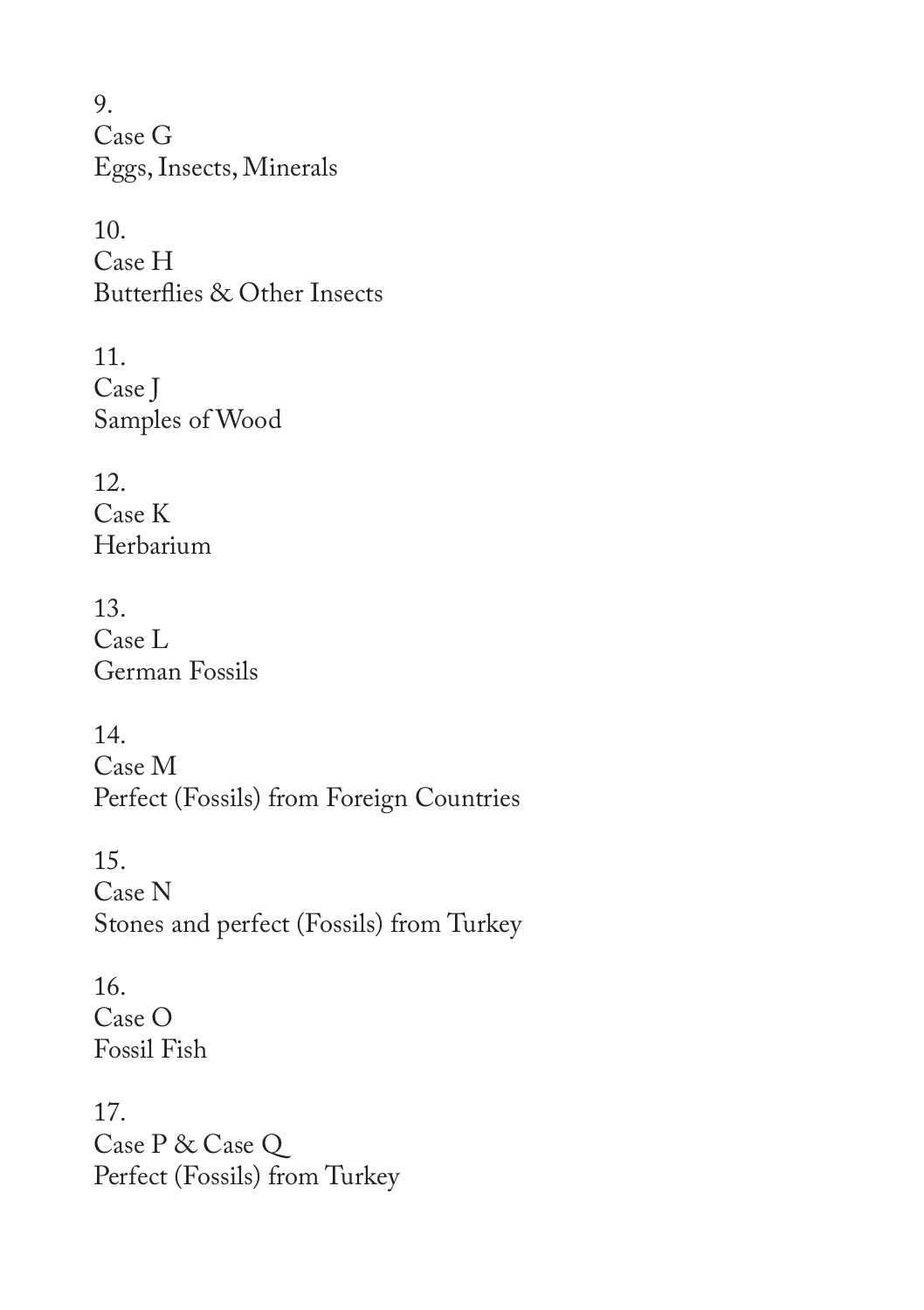# Manissadjian: Plantae Orientales 8.

Prof. Manissadjian collected numerous specimens from historically Asia Minor with many identified for the first time: more than 80 new plants, butterflies and bees. Some plants are named in his honor: *Colchicum manissadjianii / Merendera manissadjiani (Azn.)*, *Iris manissadjiani Freyn*, and *Silene Manissadjiana Freyn*; as well as the butterfly *Axiopoena manissadjiani.* This fact of naming is a rare accolade even now and a testament to his endeavor in the field.

During his tenure in Merzifon, Prof. Manissadjian cultivated the scientific exchange of plants, preserved as specimens, which were acquired as examples of the genus "Plantae Orientales." Traces of this history can be found in collections today, including herbaria in Ankara, Amsterdam, Berlin, Baden, Istanbul, Geneva, London, Paris, and Vienna. The Herbarium of Ankara University, Faculty of Science offers a postscript to the narrative process in which empty fields become the core of this project. The institution holds 130 plants of Prof. Manissadjian, including the rare *Silene manissadjiani Freyn*, one of many named in his honor. These specimens were respectfully preserved, yet kept in a drawer for unattributed sources, in the "anonymous historical" section. This is due to the fact that connections to both Prof. Manissadjian's biography and the Anatolia College, as his institutional framework, were absented. In 2015, these connections were reestablished during the research visit of *Empty Fields* to Ankara.

The suggestion of an Anatolian landscape is presented in the museological space by bringing together the many plants categorized under "Manissadjian: Plantae Orientales." It is a scientific tableau of precise specimens, which paradoxically also stands for the nonempirical perspectives within a landscape that can only be projected through the residual signs of its politics of loss and displacement.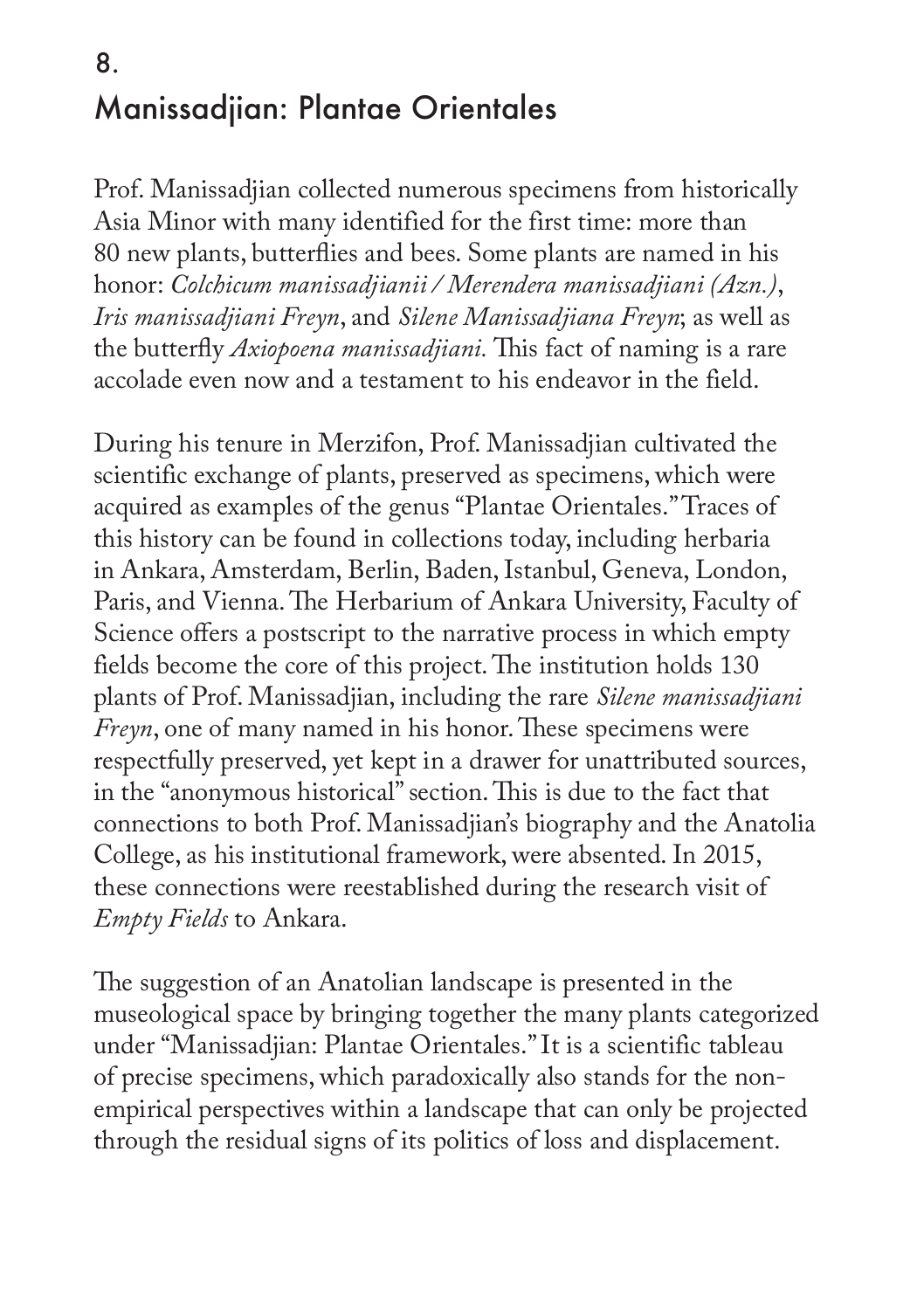# Postscript to Empty Fields 9.

Ara T. Dildilian (1907, Merzifon - 1986, Boston, USA) attended Anatolia College before the Great Catastrophe of 1915. He managed to flee to Thessaloniki, finding final refuge in the USA. There Dildilian would become a chemist, as well an avid collector of rare rocks and minerals from all over the world. In a 1968 interview conducted in New York with the survivors of the catastrophe, Dildilian would state that as a child, he acquired his interest and inspiration in minerals from his neighbor, curator of the natural science collection of the Museum of Anatolia College in Merzifon, Prof. Manissadjian. In 1986, according to his final wishes, Dildilian's family donated his entire collection to the Geological Museum in then Soviet Armenia. In 2012-2013 the Geological Museum of Armenia incorporated his collection into its permanent exhibition.

The text is based on the references provided by the Geological Museum of Armenia in Yerevan and the exhibition *Bearing Witness to the Lost History of an Armenian Family Through the Lens of the Dildilian Brothers (1872-1923)* by Armen T. Marsoobian at DEPO, Istanbul, 2013.

Interview with Ara T. Dildilian 1968

"Really it was a good college, community atmosphere - concerts, lectures, the museum. I know I was a small child, but our neighbor Dr. Manissadjian was quite a scientist. He was the curator of the museum. Perhaps I acquired my interest in minerals, and rocks, and antiques, you name it, from him. I used to spend most of my time in the museum with his fossil collections and plant collections."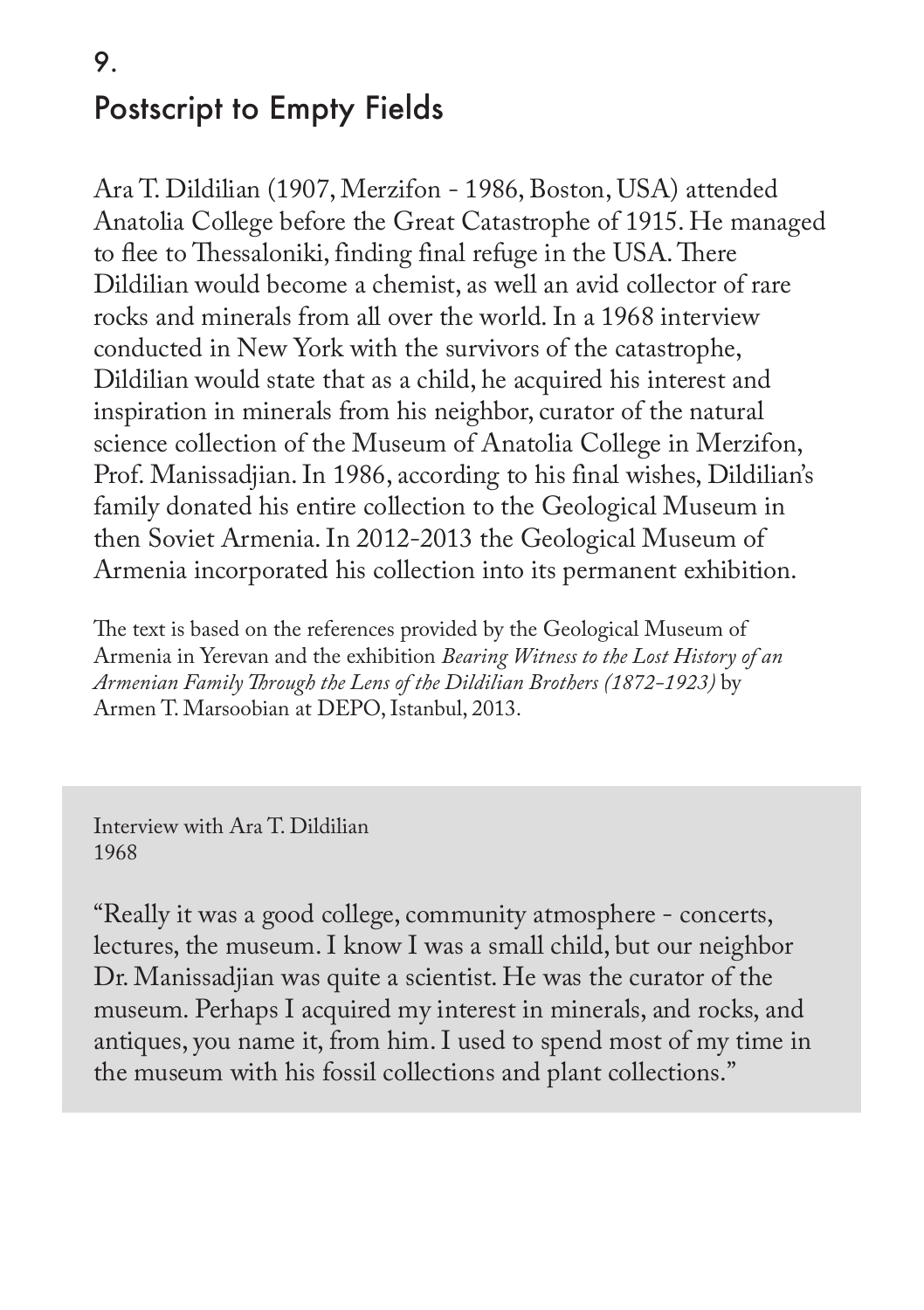# Acknowledgements

### **Institutions**

American Research Institute in Turkey (ARIT); Ankara Üniversitesi Fen Fakültesi Biyoloji Bölümü Herbaryumu (ANK); Antoine Hoog Private Archives; Archives & Special Collections; Amherst College; Conservatoire et Jardin botaniques de la Ville de Genève; Detroit Public Library; Hrant Dink Vakfı; Kalamazoo College Archives; Amasya Üniversitesi Merzifon Meslek Yüksekokulu; Muséum National d'Histoire Naturelle Paris, Herbier National; National Geographic Society; Peabody Essex Museum, Salem, Massachusetts; Sağlık ve Eğitim Vakfı (SEV); RHS Lily Group Society; The Board of Trustees of the Royal Botanic Gardens, Kew; The National Academy of Sciences of the Republic of Armenia, Museum of the Institute of Geological Sciences; The Trustees of Anatolia College

### Individuals

Special thanks to Dr. Armen T. Marsoobian and Nihat Taner

Kirkor Ağabaloğlu, Dr. Ayşe Gül Altınay, Carlos Antaramian, Armine Avetisyan, Ateş Aykut, Samvel Baghdasaryan, Tatyos Bebek, Nurhan Büyükkürkciyan, Talin Büyükkürkciyan, Ayşe Çavdar, Aslı Çavuşoğlu, Asım Çoban, Seda Daghlian, Fatma Erkök, Dr. Şeref Etker, Wendy Ewald, Dr. Anthony Greenwood, Dr. Feza Günergün, Ani Haddeler Pekman, Kees Hoog, Brian Johnson, Dr. Ersin Karabacak, Rober Koptaş, Dr. Tuğrul Körüklü, Dr. Elçin Macar, Katherine Manissadjian, Brian Mathew, Beste Gizem Özbey, Mustafa Özünlü, Tamar Rothenberg, Martha Saxton, Zeynel Sözen, Handan Şahin Duran, Steven ten Thije, Gül Nilhan Tuğ, Rose Voelcker

Cover Image *Liliaceae,* Amasya, date unknown Allium kharpuntense Freyn. et Sint. Manissadjian: Plantae Orientales, No. 5886, Determ. by J. Freyn Courtesy Ankara Üniversitesi Fen Fakültesi Herbaryumu (ANK)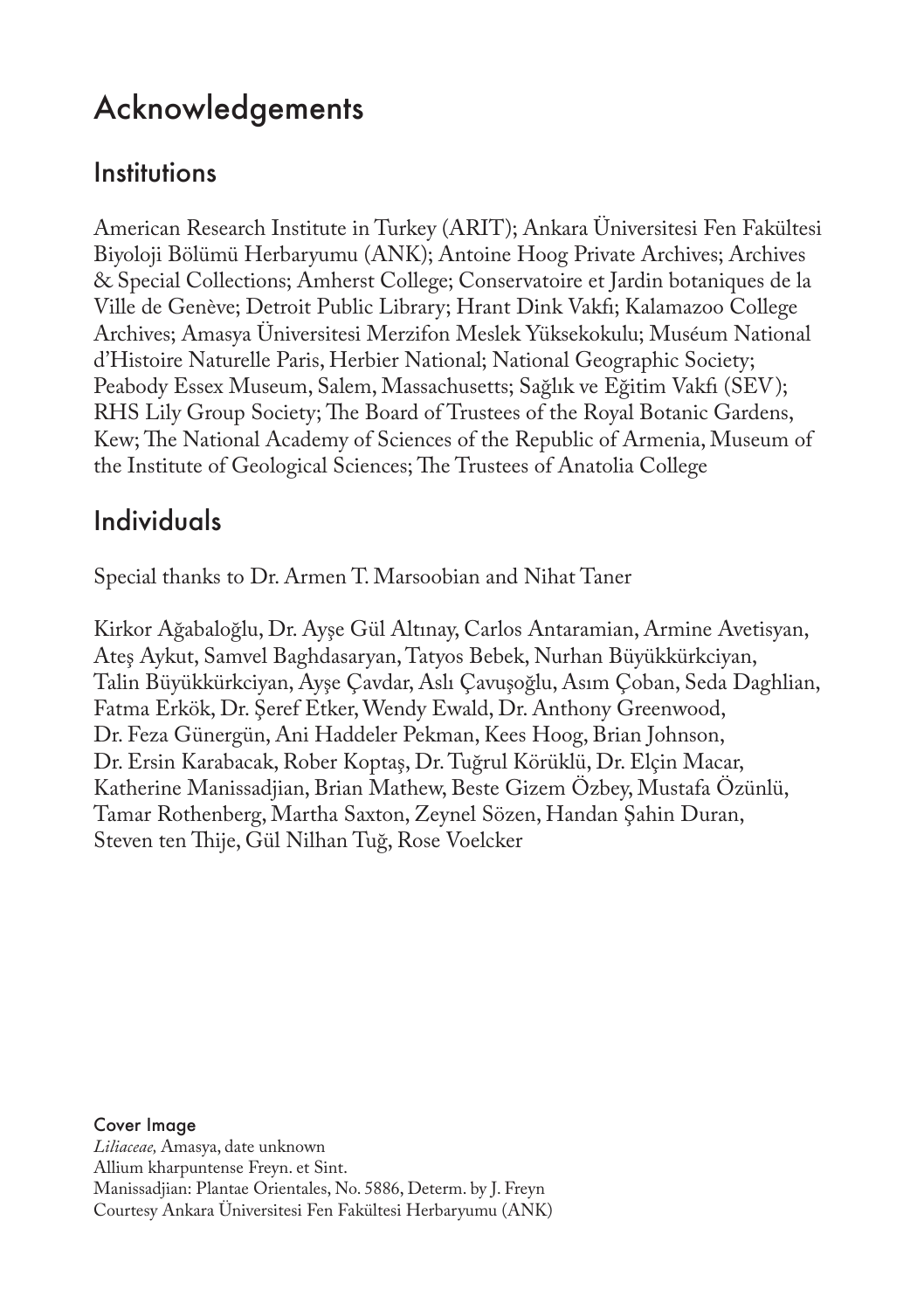Istanbul, 2016